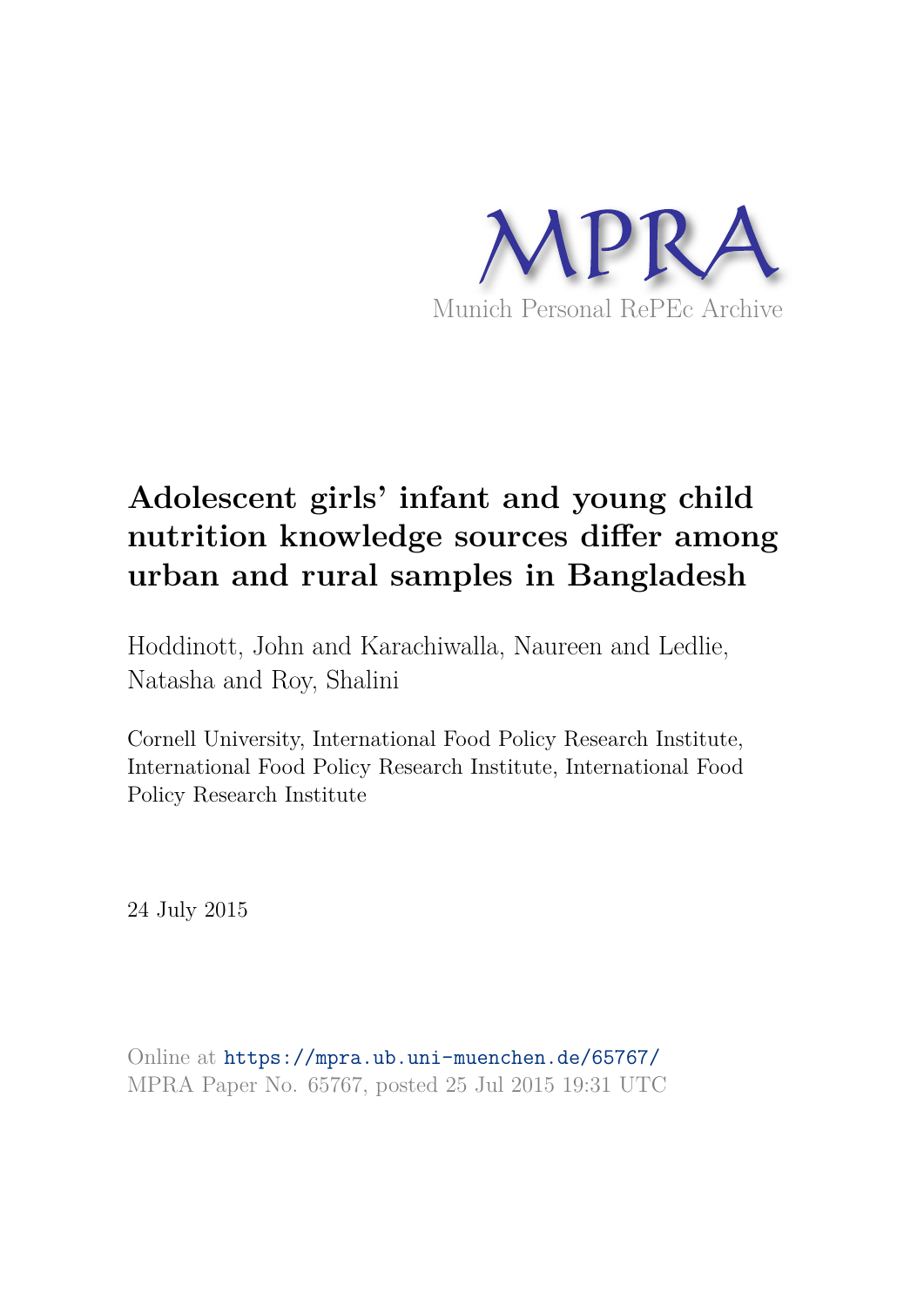| $\mathbf{1}$   | Adolescent girls' infant and young child nutrition knowledge sources differ                                                    |
|----------------|--------------------------------------------------------------------------------------------------------------------------------|
| $\overline{2}$ | among urban and rural samples in Bangladesh <sup>1,2</sup>                                                                     |
| 3              |                                                                                                                                |
| 4              | John Hoddinott <sup>3</sup> , Naureen I. Karachiwalla <sup>4</sup> , Natasha A. Ledlie <sup>4</sup> , Shalini Roy <sup>4</sup> |
| 5              | <sup>3</sup> Cornell University, Ithaca, New York, USA <sup>4</sup> International Food Policy Research Institute               |
| 6              | (IFPRI), Washington, DC, USA                                                                                                   |
| $\overline{7}$ |                                                                                                                                |
| 8              | Corresponding author: John F. Hoddinott, Savage Hall, Room 305, Division of Nutrition                                          |
| 9              | Sciences, Cornell University, Ithaca NY, USA. Phone: +1(607)255-8594, Email:                                                   |
| 10             | jfh246@cornell.edu                                                                                                             |
| 11             |                                                                                                                                |
| 12             | Authors' last names: Hoddinott, Karachiwalla, Ledlie, Roy                                                                      |
| 13             |                                                                                                                                |
| 14             |                                                                                                                                |
| 15             | Word count: 5261                                                                                                               |
| 16             | Number of figures: 1                                                                                                           |
| 17             | Number of tables: 4                                                                                                            |
| 18             | Supplemental online material: yes                                                                                              |
| 19             | Running title: Adolescent girls' nutrition knowledge sources                                                                   |
| 20             |                                                                                                                                |
| 21             | <sup>1</sup> Funding support from the Department for International Development (DFID) managed by                               |
| 22             | IFPRI.                                                                                                                         |
| 23             | <sup>2</sup> J. Hoddinott, N.I. Karachiwalla, N.A. Ledlie, and S.D. Roy have no conflicts of interest.                         |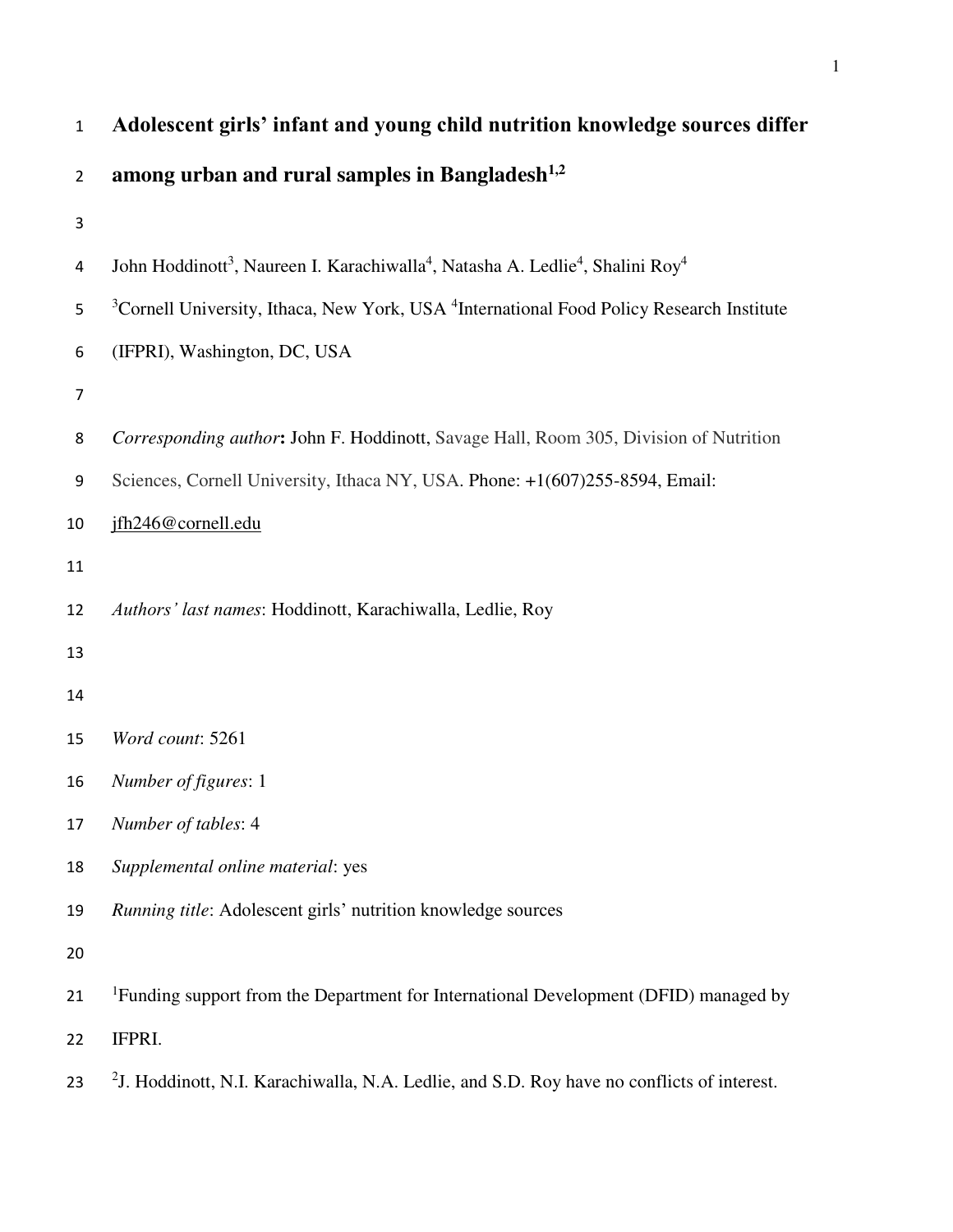## 5 *Abbreviations:*

| 25 | <b>BRAC</b> | <b>Bangladesh Rural Advancement Committee</b>   |
|----|-------------|-------------------------------------------------|
| 26 | CLP         | <b>Chars Livelihoods Programme</b>              |
| 27 | <b>DFID</b> | Department for International Development        |
| 28 | <b>EEP</b>  | Economic Empowerment of the Poor                |
| 29 | <b>IYCN</b> | Infant and young child nutrition                |
| 30 | OL S        | <b>Ordinary Least Squares</b>                   |
| 31 | <b>PSU</b>  | <b>Primary Sampling Unit</b>                    |
| 32 | <b>UPPR</b> | <b>Urban Partnerships for Poverty Reduction</b> |
| 33 |             |                                                 |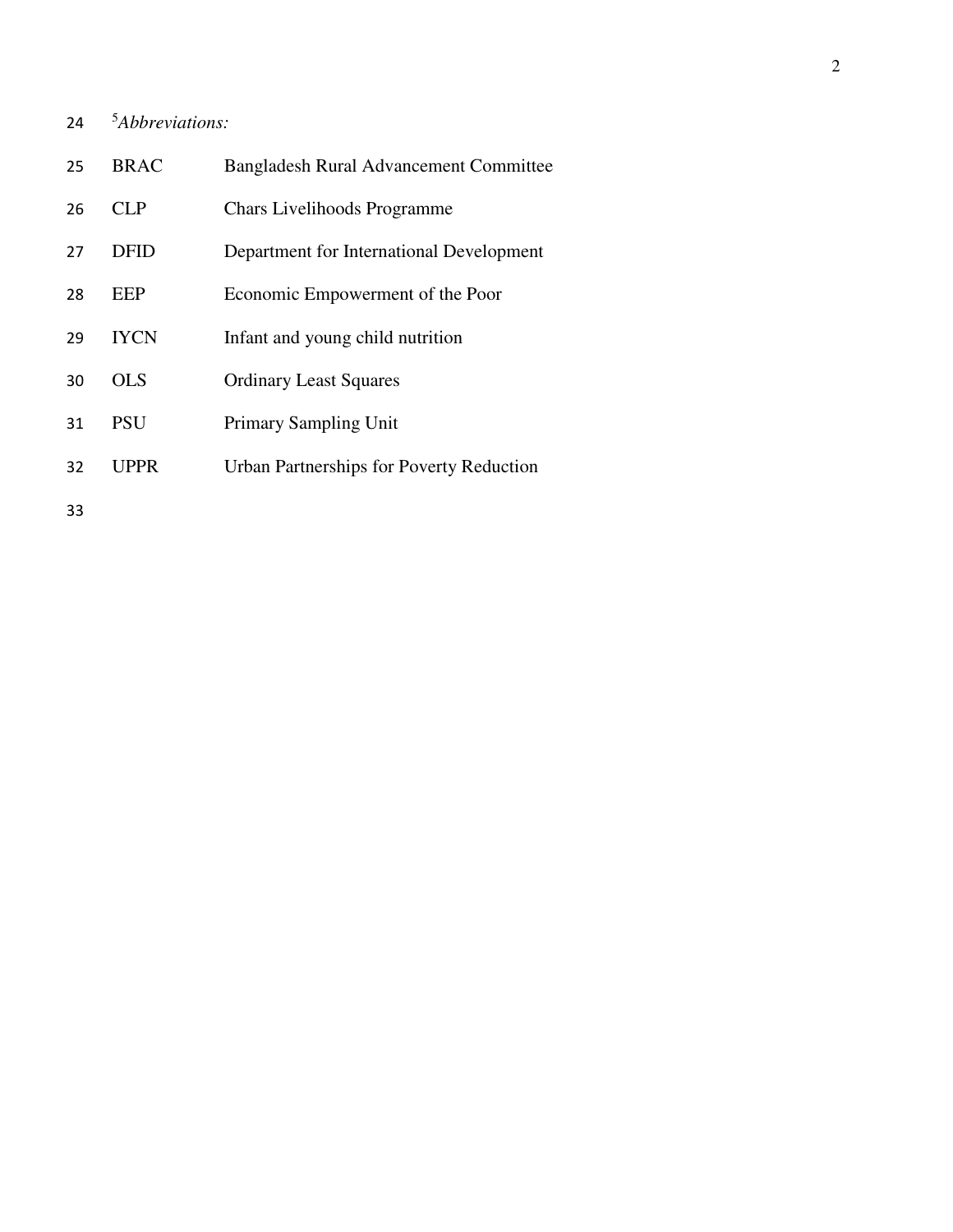#### **Abstract**

 *Background:* In many low-income countries, including in Bangladesh, girls tend to marry early and have children very soon after marriage. Although conveying infant and young child nutrition (IYCN) knowledge to adolescent girls in a timely manner is important to ensure the well-being of their children, little is known about the best ways to convey these messages. *Objective:* This study examines the sources from which adolescent girls derive IYCN knowledge in order to inform the design of programs that convey such information. *Methods:* Information on both characteristics and IYCN knowledge of adolescent girls aged 12- 18 was collected as part of a baseline survey in 2013 for the DFID Programme to Accelerate Improved Nutrition for the Extreme Poor in Bangladesh project. A total of 436 girls in rural areas and 345 girls in urban areas are present in the study. Data were analyzed using ordinary least squares (OLS) regression, fixed effects regression, and Poisson regression models. *Results:* In both the urban and rural samples, girls' schooling is positively and significantly associated with IYCN knowledge. IYCN knowledge of adolescent girls' mothers is also associated with adolescents' IYCN knowledge in both urban and rural samples, but the magnitude of association in the urban sample is only half that of the rural sample. *Conclusions:* In Bangladesh, efforts to improve knowledge regarding IYCN is typically focused on mothers of young children. Only some of this knowledge is passed onto adolescent girls living in the same household. As other messaging efforts directed towards mothers have only small, or no association with adolescent girls' knowledge of IYCN, improving adolescent girls' understanding of breastfeeding, complementary feeding and more general nutrition knowledge may require information and messaging specifically directed towards them.

**Keywords:** adolescent girls, infant and young child feeding knowledge, Bangladesh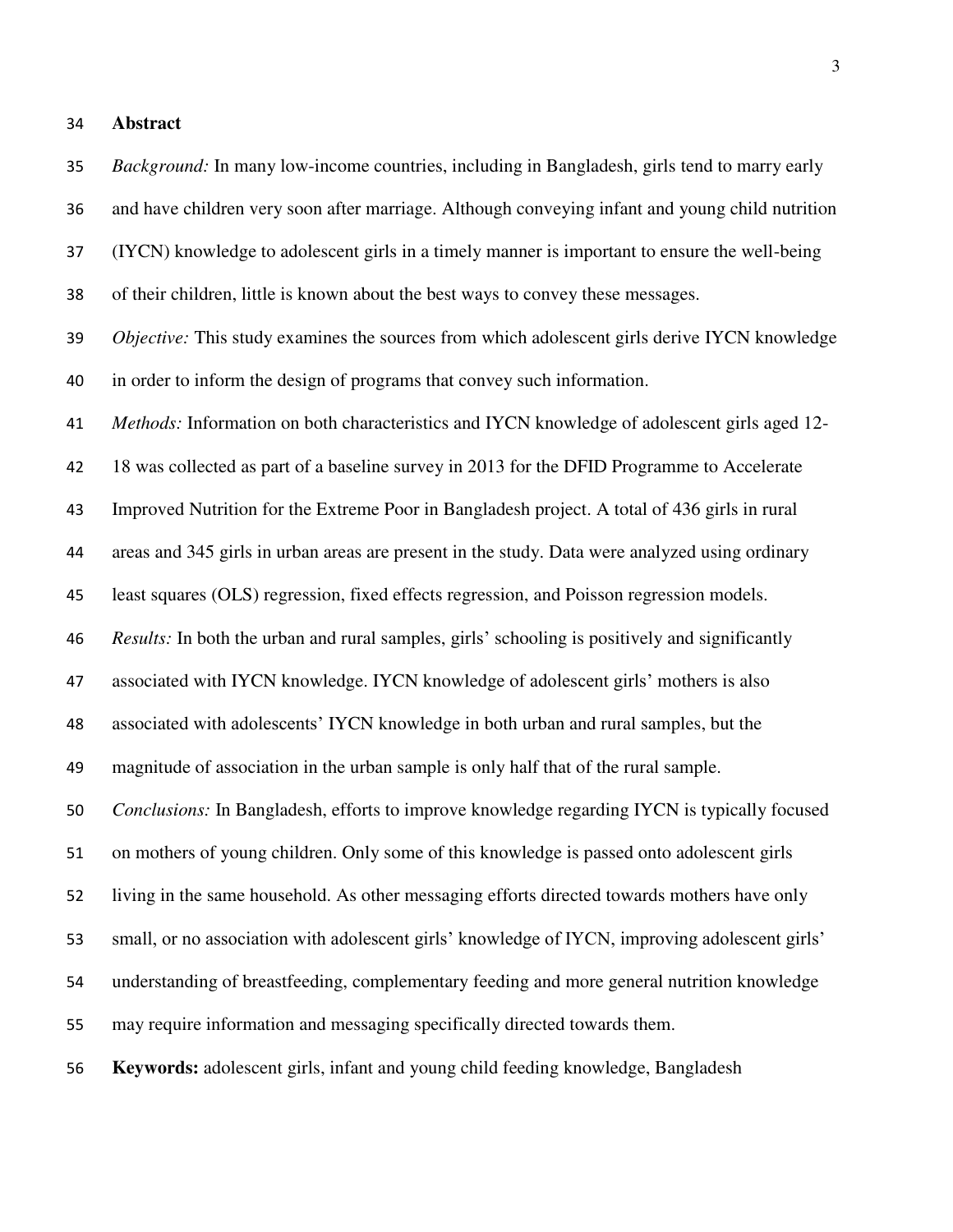#### **Introduction**

 Approximately 165 million children under the age of five are chronically undernourished (1). Stunting, along with fetal growth restriction, suboptimum breastfeeding, wasting, and Vitamin A and zinc deficiencies are estimated to account for 3.1 million annual deaths of children under five (1). Chronic undernutrition leads to poorer schooling outcomes, lower economic productivity, and a greater likelihood of being poor in adulthood (2). Poor infant and young child 64 nutrition (IYCN) practices contribute to poor pre-school nutrition outcomes  $(1, 3, 4, 5)$  and where these have been improved, gains in length (6, 8) and weight (7, 9) have been observed. For this reason, in a number of countries where the burden of undernutrition is high, efforts are being made to improve IYCN practices. Where these efforts exist, they are nearly always directed towards already married women (4, 10, 11).

 In some countries, women marry at a relatively early age and soon afterwards become pregnant. For example, in Bangladesh, the 2011 Demographic and Health Survey (12) showed that 44% of women aged 15-19 were already in a union (married or cohabitating). Among women currently aged 20-24, 64.9% were married by age 18. 54.1% of currently married women aged 15-19 already had one or more children. Median maternal age at time of first birth is 18.9 years for women currently aged 20-24 (12). For these women, the short duration between marriage, pregnancy, and birth allows little time to provide information on correct IYCN practices. What they know about IYCN in adolescence, therefore, may well play an important part in their IYCN practices. Yet, little is known about the extent of IYCN knowledge in adolescent girls. Focus group discussions and semi-structured interviews with 70 adolescent girls in rural Bangladesh found major gaps in knowledge and understanding of exclusive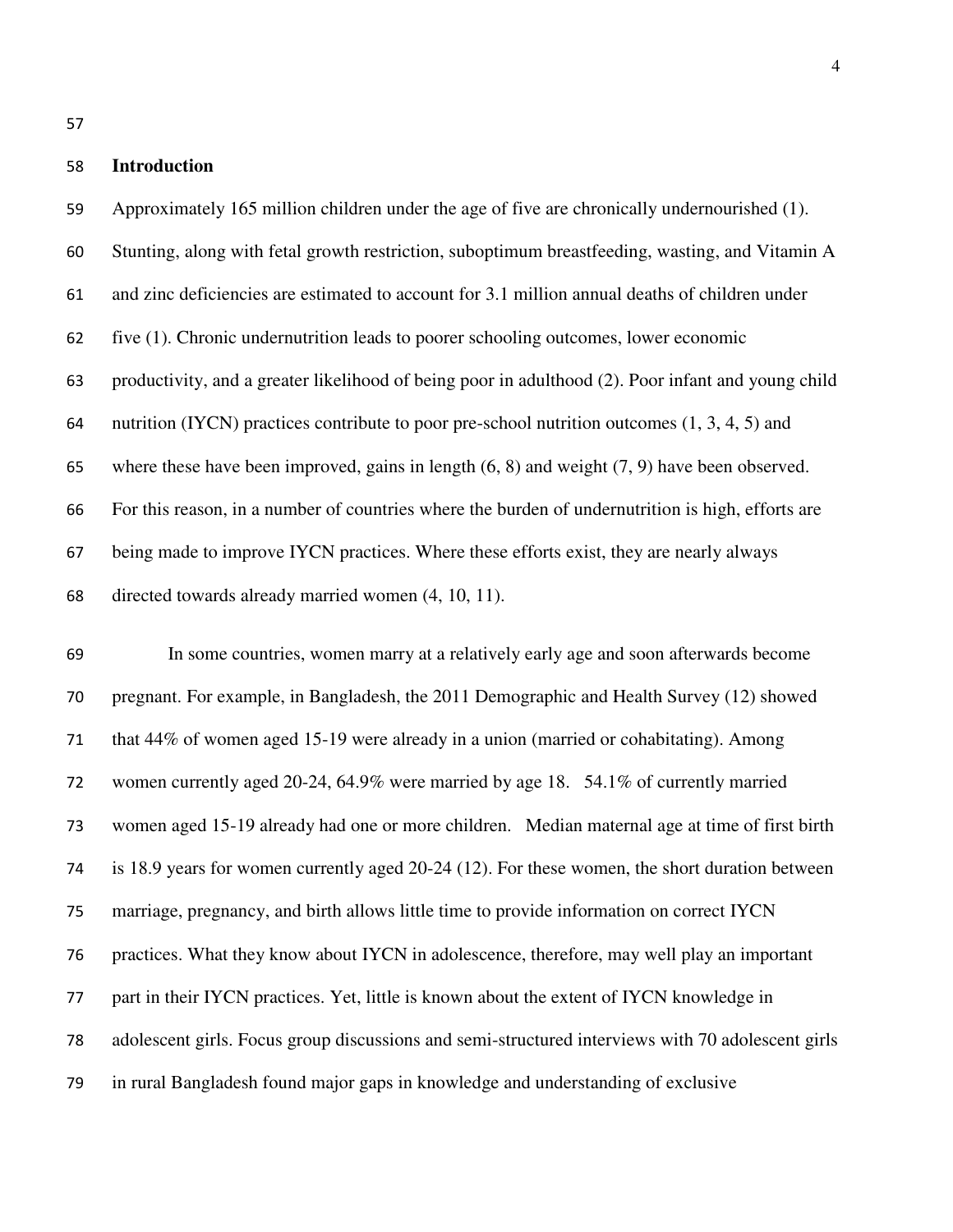breastfeeding practices and the use of nutrient-rich complementary foods (13) with similar results also reported in Ethiopia (14). We are not aware of any study that documents the correlates of adolescent girls' knowledge of IYCN.

 The objectives of this paper, therefore, are twofold. First, we document adolescent girls' knowledge of IYCN practices in both rural and urban settings of Bangladesh. Bangladesh is an appropriate setting for this work given the patterns of early marriage described above. Second, we examine the correlates of this knowledge assessing the extent to which this is associated with characteristics of the adolescent girl herself (age, education, relationship to other members), household characteristics (wealth), and exposure to sources of information on IYCN within the household (maternal knowledge) and from outside it (exposure to information through mass media, visits to the household by health workers).

#### **Methods**

#### *Study context and sampling*

 Our data on adolescent girls come from a baseline survey collected in September- November 2013 to evaluate three Department for International Development (DFID) funded programmes in Bangladesh, under the DFID Programme to Accelerate Improved Nutrition for the Extreme Poor in Bangladesh project. The three programmes are the Chars Livelihoods Programme (CLP) targeting extreme poor households in the rural northwest "chars" (riverine islands); the Concern sub-project within the Economic Empowerment of the Poor (EEP, also known as Shiree) programme targeting extreme poor households in the rural flood-prone "Haor" areas of Sunamgonj, Habigonj, and Kishoregonj districts; and the Urban Partnerships for Poverty Reduction (UPPR) programme targeting extreme poor households in urban slums throughout 23 cities and towns. Although the impact evaluation aims to assess effects of adding direct nutrition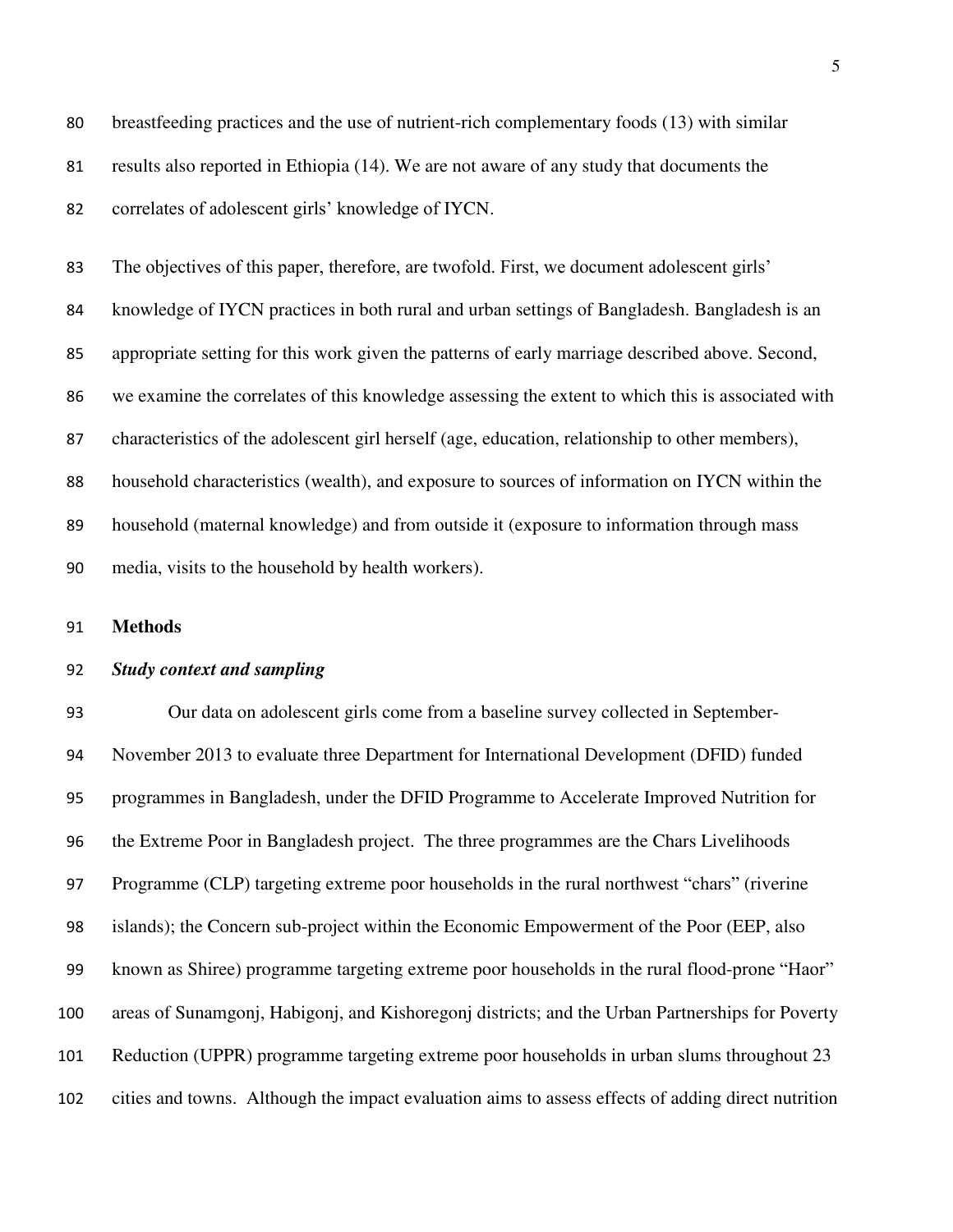components to these livelihood programmes for randomly selected beneficiaries, at baseline, no direct nutrition components had yet been added.

 The evaluation sample was designed at the household level. For each programme, the sampling frame included beneficiary households with a child aged 0 to 24 months at the time of the baseline survey. Among these, attempts were made to randomly sample 2,520 households per programme. The design of the sampling matched the cluster-randomization of the direct nutrition components to be added after baseline – stratified at the level of *upazilas* (subdistricts) and clustered at the level of 70 wards (a group of villages) for each of the two rural programmes, and stratified at the level of towns and clustered at the level of 70 programme-defined "clusters" for the urban UPPR programme. 7,021 households meeting these criteria were successfully interviewed across the three programmes (2,388 from CLP, 2,122 from Shiree, 2,511 from UPPR).

 In each sample household, a roster of all members was collected (i.e., the group of people who had lived together and shared meals together for most of the preceding 6 months, as well as newborn children and other new entrants who were expected to remain in the household long term). If there was any girl aged 11 to 19 years, the oldest was classified as the "adolescent girl," to whom relevant modules were administered. For our present analysis, we focus on a restricted subset of these: unmarried adolescent girls aged 12 to 18 years who had been household members for at least 5 years. The age restriction is motivated by average age of menarche in rural Bangladesh being about 12.8 years (15), indicating that age 12 may be approximately when girls begin to perceive the relevance of IYCN. The restriction to unmarried girls maintains some uniformity in the sample since married adolescents tend to live with in-laws and may also be more focused on issues related to childbearing. The restriction on years of being a household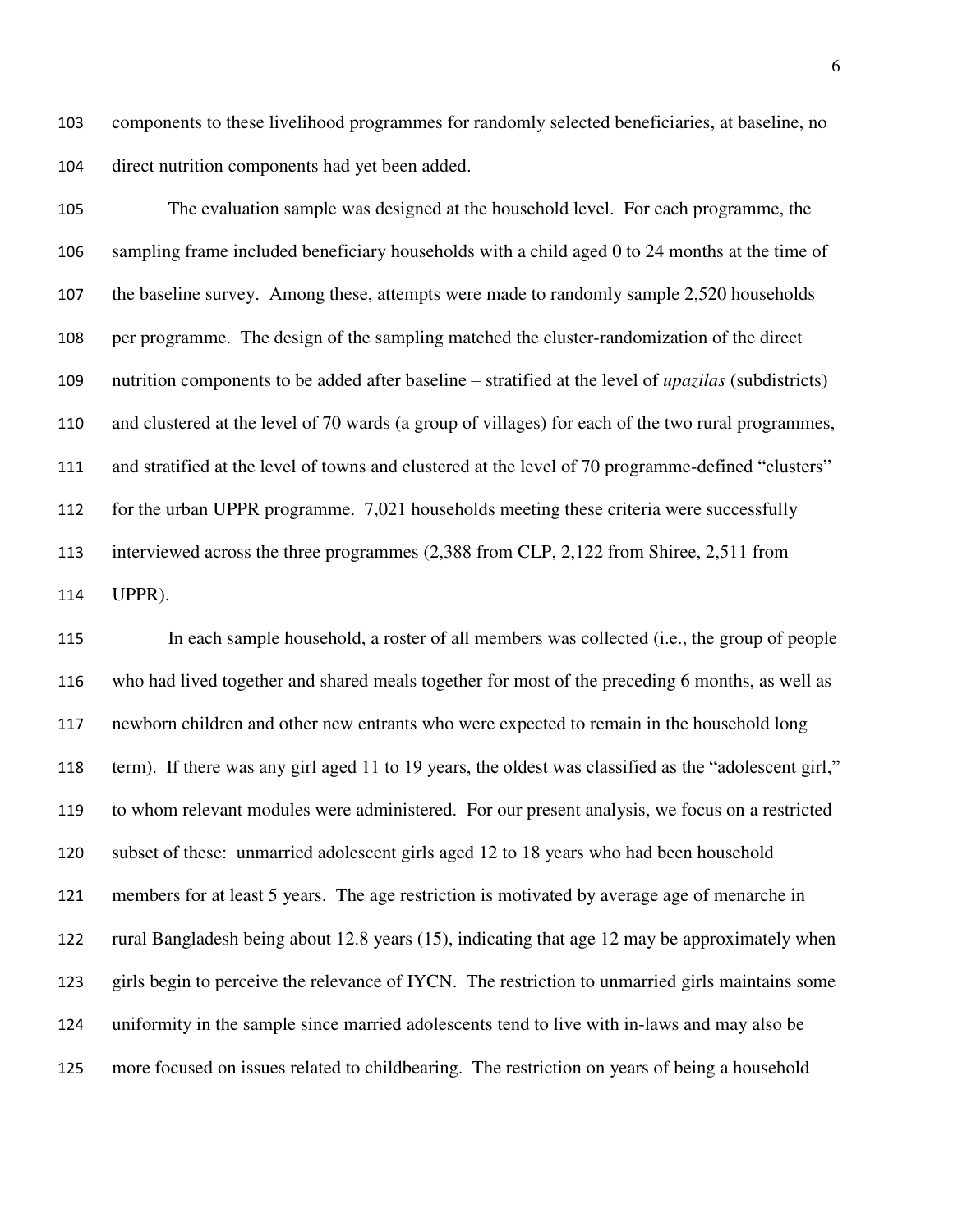member helps ensure that the adolescent girl had meaningful exposure to household characteristics that form the analysis. Of the 7,021 beneficiary households in our sample, 781 households included an unmarried adolescent girl aged 12 to 18 years who had been a household member for at least five years. Our analysis sample is therefore representative of unmarried adolescent girls aged 12 to 18 years who were members for at least five years of households that, at the time of the survey, included at least one child aged 0-24 months and were beneficiaries of one of the three DFID livelihoods programmes.

 Additionally in each sample household, the child aged 0 to 24 months (or one randomly chosen, if there were multiple) was designated as the "index child." This child's mother was the main respondent for the survey. In our restricted sample, the mother of the index child is typically but not always the mother of the adolescent girl.

 The survey collected socioeconomic, demographic, and nutrition-related information at both the household and individual levels, with a particular focus on the index child, the mother of the index child, and the adolescent girl. The analysis in this paper focuses on the adolescent girl and the mother of the index child within our restricted sample.

#### *Measures*

 Both adolescent girls and mothers of index children were asked 14 questions regarding IYCN knowledge – the first four on breastfeeding, the next three on complementary feeding, and the remaining seven on other health and nutrition topics. These are listed in **Table 1**. From these questions, for each of the adolescent girl and the mother of the index child, we construct a total IYCN knowledge score summing the number of questions answered correctly over (0) to (14).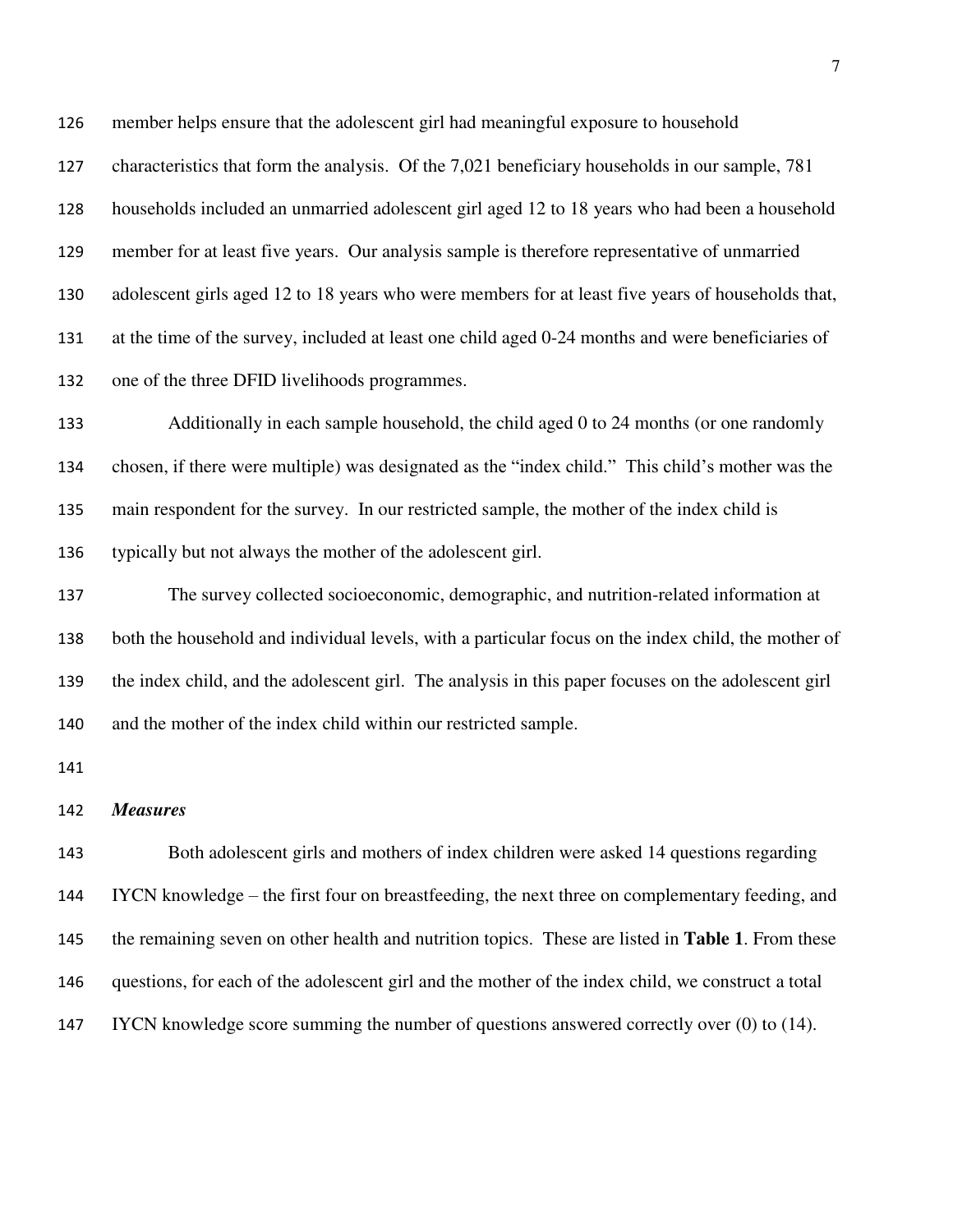We also construct variables for the adolescent girl's demographic characteristics and role in the household. Demographics include her age in years (ranging in our estimation sample from 12 to 18 years old) and her level of completed education. We classify educational attainment into three groups: no education (has never attended school), below primary (has attended school but did not complete primary), and primary and above (has completed primary school or higher). We also construct a measure of the adolescent girl's responsibility for childcare activities. For each of three activities – feeding young children, bathing young children, and looking after young children – the survey asks mothers of index children who in the household is primarily responsible, as well as who is responsible in the absence of this person. If the adolescent girl is named as either of these for any of the three activities, we classify her as participating in childcare activities.

 Household characteristics constructed include household size, the age of the household 160 head, whether the household head is female, and a consumer durables asset index<sup>1</sup>. The consumer durables asset index is constructed separately for each of the three programmes, allowing for differing profiles of asset ownership in the three programme contexts. Within each programme's sample, we split the index into quartiles and construct a dummy variable for the household falling in the bottom quartile, as a proxy for it being very poor. The age and education of the mother of the index child are also measured. Since mothers have completed little education on average, we create a single dummy variable equal to one if the mother has never attended school.

l

<sup>&</sup>lt;sup>1</sup> The index is constructed using the first component estimated from principal components analysis over dummy variables for household ownership of a large set of consumer durables appropriate to Bangladesh. These include: trunk/suitcase, buckets/pots, stove/gas burner, metal cooking pots, beds, armoire/cabinet, table/chair, hukka, electric fan, electric iron, radio, audio cassette/CD player, wall clock/watch, television, and jewelry.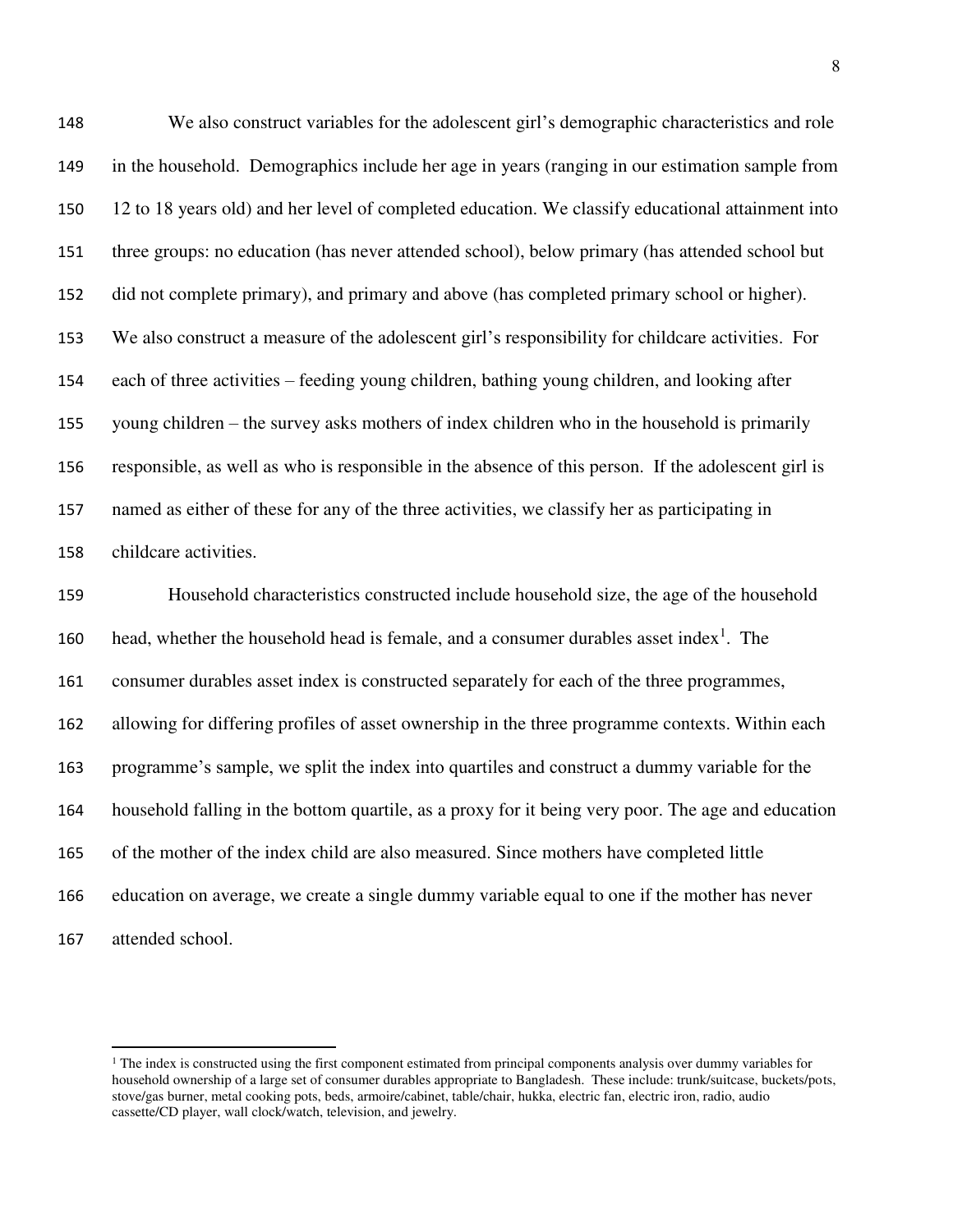Since an aim of our analysis is to explore how adolescent girls' IYCN knowledge is associated with IYCN information within the household (specifically IYCN knowledge of the index child's mother), we construct an indicator as well for how the adolescent girl is related to the index child's mother – specifically, whether she is her daughter. This dummy variable takes on a value of one if the adolescent girl is the daughter of the mother of the index child. This indicator can be used as an interaction term in the estimation to assess whether the association between the two individuals' knowledge depends on their precise relationship.

 We further construct measures that may be associated with exposure to external information related to IYCN. Although the questions regarding exposure are asked to mothers of index children, they may serve as proxies for information generally available in the household. Mothers of index children are asked whether the household was visited by any health worker in the six months preceding the survey. This could include a health worker from one of the three programmes, or a health worker from other programmes. They are also asked whether they have watched any advertisement on television (in their own home or elsewhere) regarding breastfeeding or complementary feeding in the three months preceding the survey. They are additionally asked if they have heard about the following six IYCN practices: (1) Starting breastfeeding within 1 hour after delivery; (2) Not giving anything except breast milk to your child for six months; (3) Feeding your baby adequate quantity of family foods in addition to breastfeeding from 7-24 months; (4) Feeding animal source foods like fish, egg, liver, meat at least once a day to a child more than 6 months old; (5) How to feed a child who has poor appetite; (6) How fathers can support mothers to give enough time to the child for proper feeding. A variable is created summing the number of these practices the mother reports having heard about, to capture overall exposure to information on feeding practices.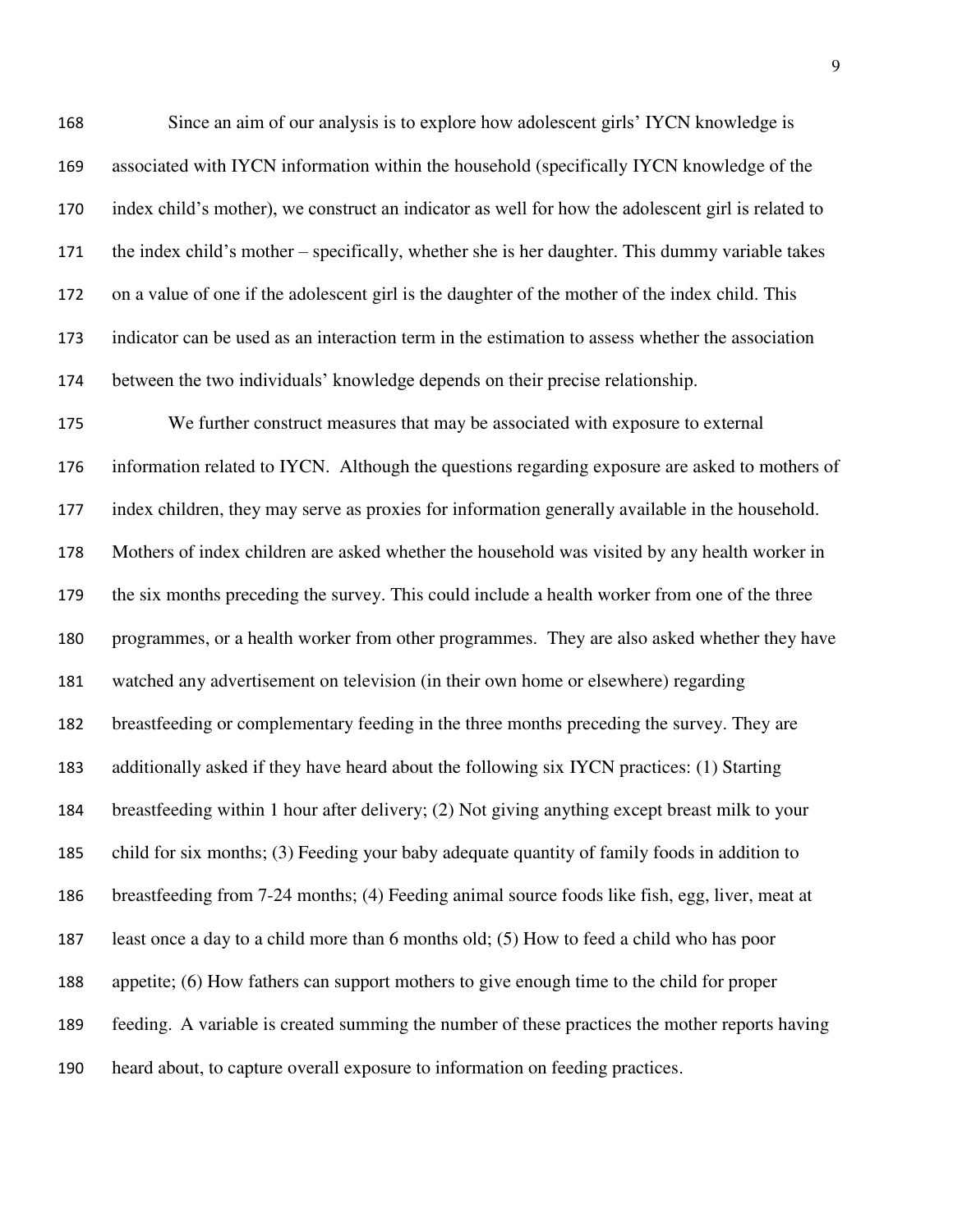#### *Statistical analysis*

 In our analysis, we distinguish the rural sample (CLP and Shiree, pooled) from the urban sample (UPPR). This disaggregation is motivated by potentially different predictors of knowledge in the two settings, given different information environments, as well as sample size considerations in the rural programs.

 We first present descriptive statistics on the knowledge scores and other key indicators, 198 by rural or urban setting using histograms as well as summaries of means  $\pm$  SDs. We then analyze associations between adolescent girls' knowledge scores and other key indicators using regression analysis. To illustrate robustness, we present these regression results using three different specifications: an Ordinary Least Squares (OLS) specification that implicitly treats the knowledge scores as continuous outcomes; an OLS specification that includes fixed effects at the level of the primary sampling unit (ward for the rural sample, program-defined "cluster" for the urban sample); and a Poisson specification that explicitly accounts for the knowledge scores taking only discrete values. Standard errors in these regression estimates are adjusted for stratification and clustering in the sample design. Wald tests are conducted to assess whether each set of regression coefficients is statistically different between the rural and urban samples. All estimation is conducted in Stata 13

**Results** 

#### *Characteristics of the study sample*

 **Figure 1** summarizes the outcome of interest and displays the mean number of correct answers on the IYCN knowledge questions by location (urban/rural) and by age. Knowledge increases slightly with age, with twelve year olds getting 8 out of 14 questions correct on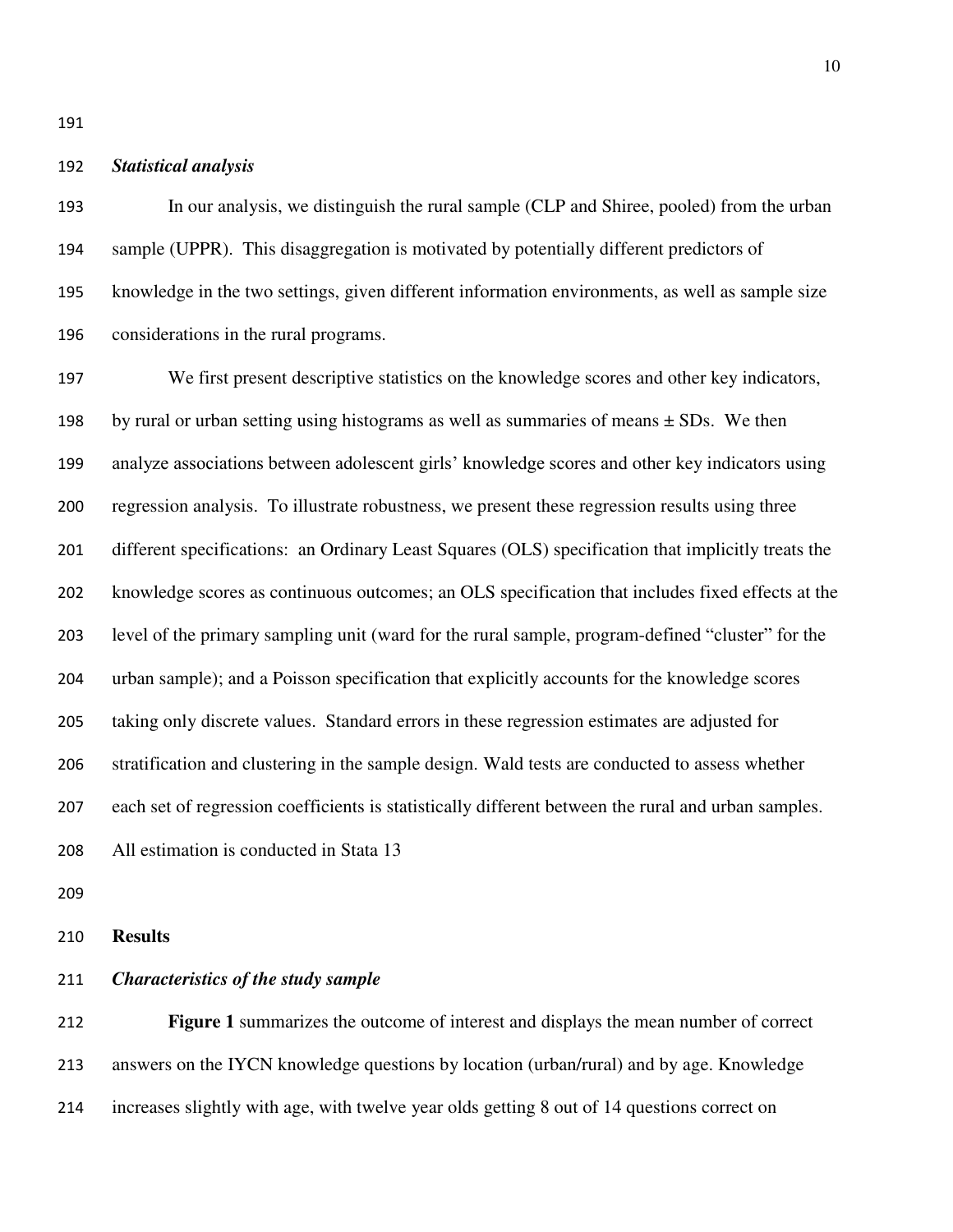average, and with 18 year olds scoring 8.8 out of 14 questions on average. Differences between the urban and rural sample are also small; on average, the urban sample performs slightly better, but difference are most pronounced amongst the 18 year olds in the sample (1.6 questions).

 **Table 2** presents characteristics of the sample of adolescent girls as well as their households for both the urban and rural samples. The rural sample contains 441 adolescent girls, and the urban sample contains 352 girls. Overall, the adolescent girls answer 59% of the questions correctly. The average number of questions answered correctly is 8.3 out of 14. Among the urban sample, knowledge is slightly higher, but not statistically significantly so; the difference amounts only to half of a question. We break the questions into three groups: breastfeeding knowledge, complementary feeding knowledge, and young child feeding knowledge. On average, adolescent girls get 53% of the breastfeeding questions correct, 51% of 226 the complementary feeding questions correct, and 67% of the other health and nutrition questions correct.

 The adolescent girls in our sample range from 12-18 years old, and on average they are 13.6 years old in the rural sample and 14.2 years old in the urban sample. Adolescent girls in the urban sample are more educated than their rural counterparts; 67% of adolescent girls in the urban sample have completed primary school or above (with 28% having only below a primary 232 school education, and the remainder having never attended school) compared with only 30.3% of 233 adolescent girls in the rural sample having completed primary school or above (and 54% having completed less than primary school). Adolescent girls do participate in child care activities, and 235 do so more among the rural sample (60% report being either the primary or secondary person responsible for feeding, bathing, or looking after children) compared with the urban sample  $(42\%)$ . In the rural sample, most adolescent girls have the same mother as the index child (73%),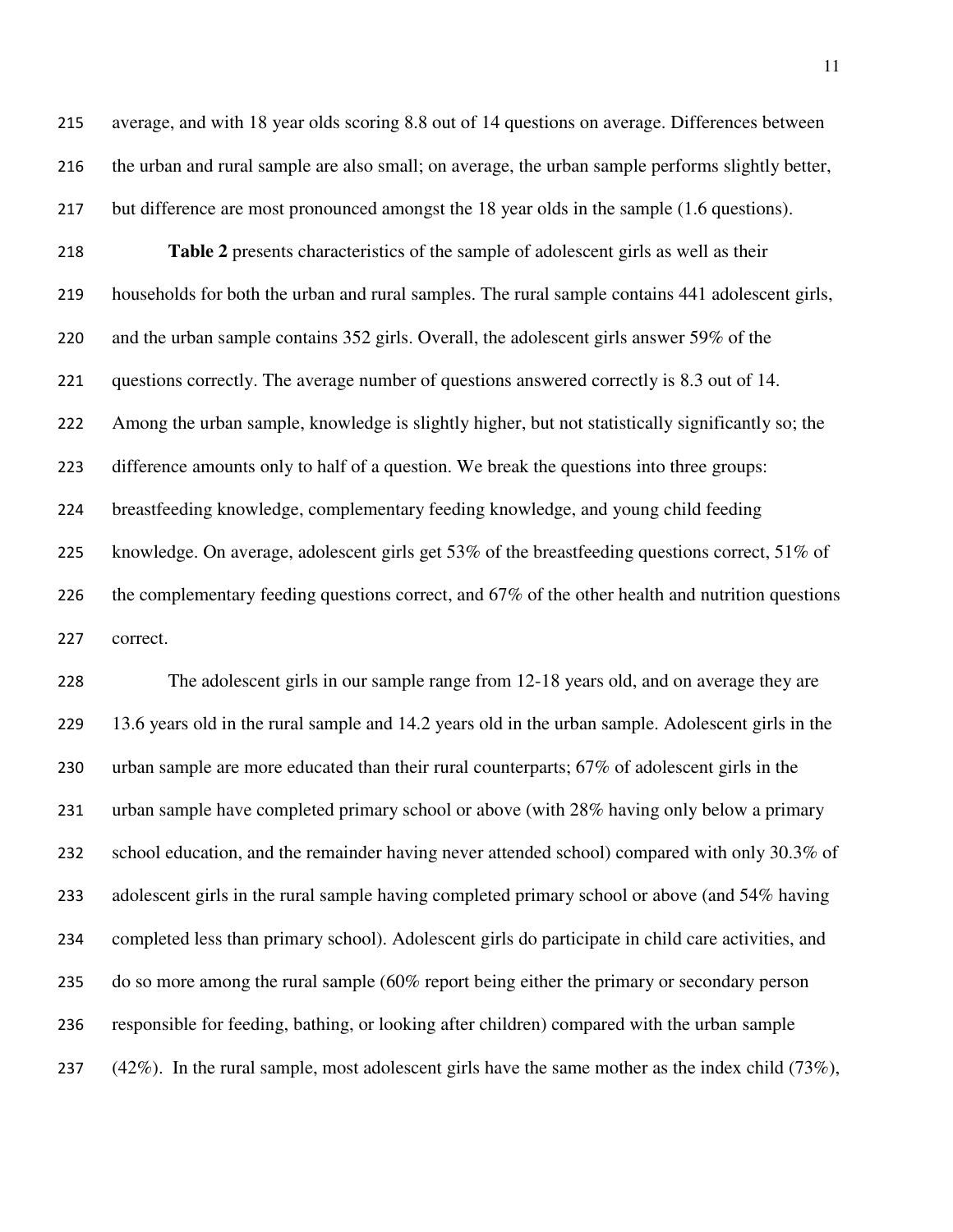whereas in the urban sample, fewer adolescent girls share the same mother as the index child 239  $(50\%)$ .

 On average, there are almost seven members in a household, and the average age of the household head is 44 years old. Approximately 8.5% of households are female headed. By design, 25% of each of both the urban and rural samples fall into the bottom quartile of the consumer durables asset index. Visits from health workers are more common in the rural sample, 244 with 37% of the sample reporting having been visited by a health worker in the past six months in rural areas, and only 30% reporting the same in urban areas. Finally, 40% of the rural sample belongs to the CLP program.

 Mothers of the index child surveyed are younger in the urban sample (28 years old) compared to those in the rural sample (32 years old). Mothers score higher on the IYCN knowledge questions compared to adolescent girls, but not by much. The average score of mothers is 9.2 in the urban sample and is 8.6 in the rural sample. The mothers have heard of approximately 4-5 IYCN practices (out of six asked of) on average. Mothers are also more educated in the urban sample, with only 26% having never attended school, compared to over two-thirds of the sample in rural areas. Exposure to nutrition messages in the media are also more common among the urban sample, since most of the rural sample does not have or have 255 access to a television. 59% of mothers in the urban sample report having seen a television 256 advertisement on breastfeeding or on complementary feeding within the past 3 months, compared to only 7% in the rural sample.

*Adolescent girls' IYCN knowledge* 

 **Table 3** presents results on the determinants of adolescent girls' IYCN knowledge. Columns (1) and (2) present OLS results, columns (3) and (4) present fixed effects results (at the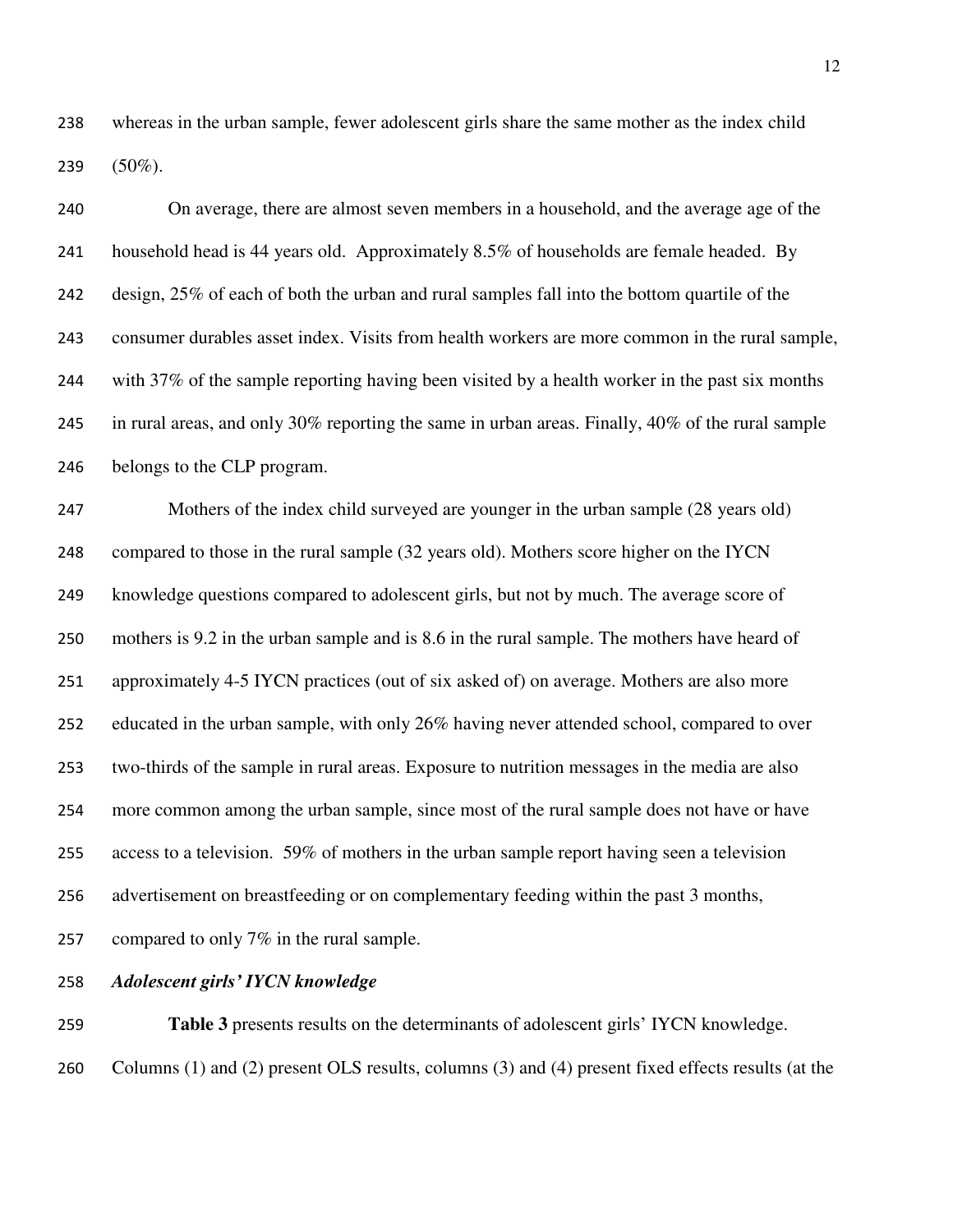PSU level), and columns (5) and (6) present the Poisson regression results. Columns (1), (3), and (5) display coefficients or marginal effects (for Poisson) for the rural sample, and columns (2), (4), and (6) display coefficients or marginal effects for the urban sample. We indicate below, variables for which there are significant differences in coefficients between the urban and rural samples. Effect signs, magnitudes, and levels of significance are robust over the three specifications.

 Older adolescent girls score higher on the knowledge items, and significantly so among 268 the urban sample ( $P \le 0.05$ ). The magnitude of this effect is small, however, amounting to only 0.2 of a question. Education levels also matter for IYCN knowledge, particularly in the rural sample. Among girls in the rural sample, having completed primary school or higher is 271 associated with scoring one and a third more questions correctly, on average ( $P \le 0.01$ ). Among the urban sample, the coefficients are also positive but are of smaller magnitude, and are only statistically significant in the Poisson regression results. In rural areas, participating in childcare activities also contributes positively to knowledge, but this effect is also small in magnitude, only one third of a question. The effect is indistinguishable from zero in the urban sample. In the rural sample, the coefficient on the dummy variable for whether the adolescent girl and the index child share the same mother is negative, and in the urban sample, the coefficient is positive. The coefficients amount to approximately one third of a question, but both sets of coefficients are not significant at conventional levels.

 Turning to household level characteristics, household size and the age of the household head have very small and insignificant associations with knowledge, as does a female household head in urban areas. In the rural sample, having a female-headed household is negatively 283 correlated with knowledge by 0.7 of a question ( $P \le 0.1$  in the OLS and Poisson specifications).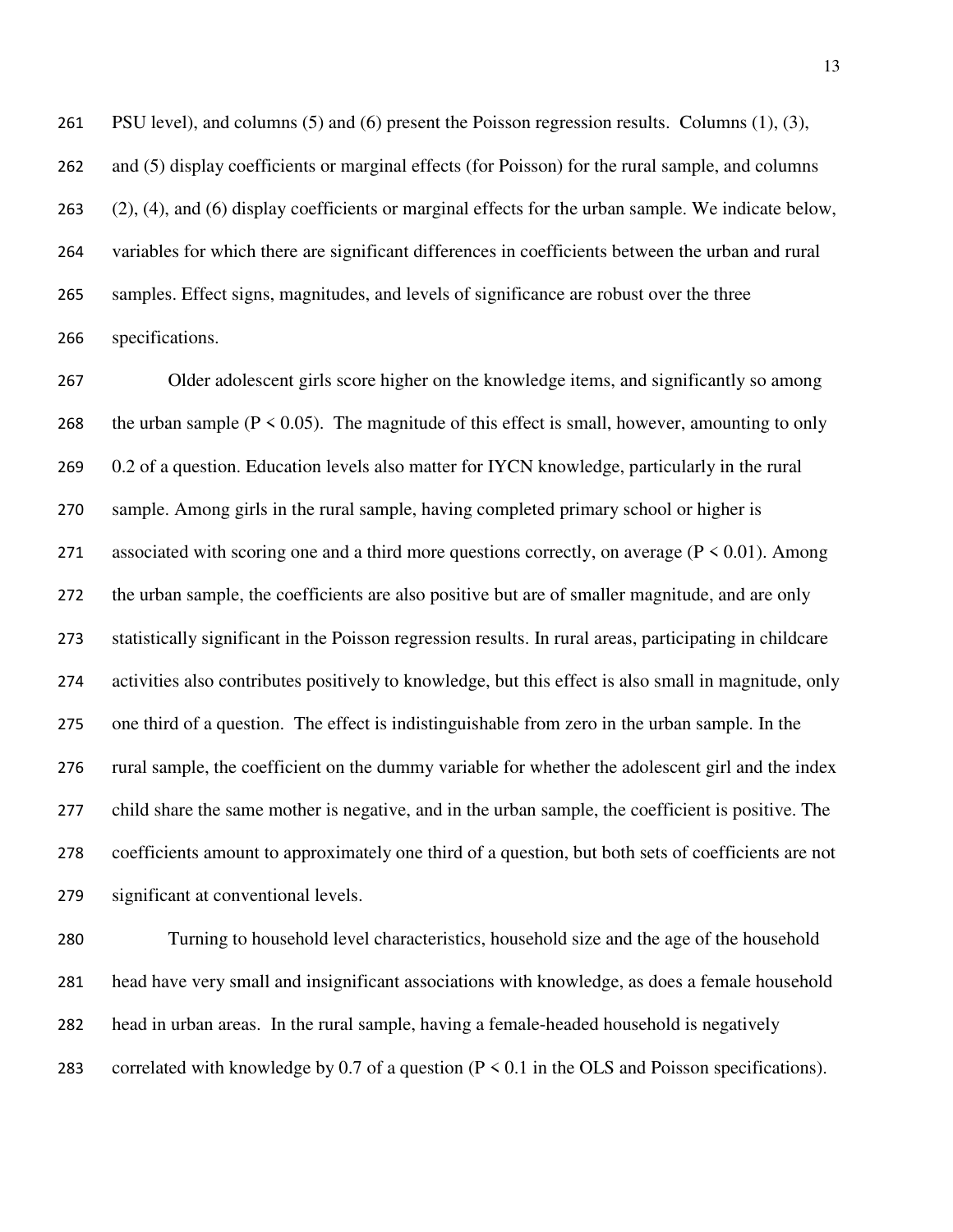An adolescent girl living in a household that falls into the bottom quartile of the asset index gets approximately 0.2 more questions correct on average in the rural sample, and 0.2 fewer questions correct on average in the urban sample. In both samples, the coefficients are not statistically significant.

 The characteristics of mothers in the sample are also important determinants of the IYCN knowledge of adolescents. Mothers' schooling has opposite effects in urban and rural areas. In the rural sample, adolescent girls in households in which the index child's mother has no 291 schooling score one half of a question higher ( $P \le 0.1$ ). In the urban sample, the effect is negative and not statistically significant. The age of the mother has a very small and insignificant association with knowledge. The largest association with adolescent girls' IYCN knowledge is 294 the knowledge of the index child's mother. The coefficient is 0.46 and  $P \le 0.01$ . This is particularly pronounced among the rural sample (the p-value of the difference in coefficients between the urban and rural samples is 0.06). In the urban sample, mothers' knowledge also contributes to that of adolescent girls, but less so. An additional two correct answers of the mother implies only a one third of a question improvement in the knowledge of adolescent girls 299 ( $P \le 0.05$ ). Here as well, the coefficients between the urban and rural samples are significantly different (p-value 0.0007).

 Visits by health workers with the mother of the index child (including the program health workers from any of the three programs, or a health worker from another program like the BRAC – Bangladesh Rural Advancement Committee) do not have a statistically significant association with adolescent girls' knowledge. In both the urban and rural samples, there is a positive correlation between the mother having seen a television advertisement on either breastfeeding or complementary feeding in the past three months and IYCN knowledge. The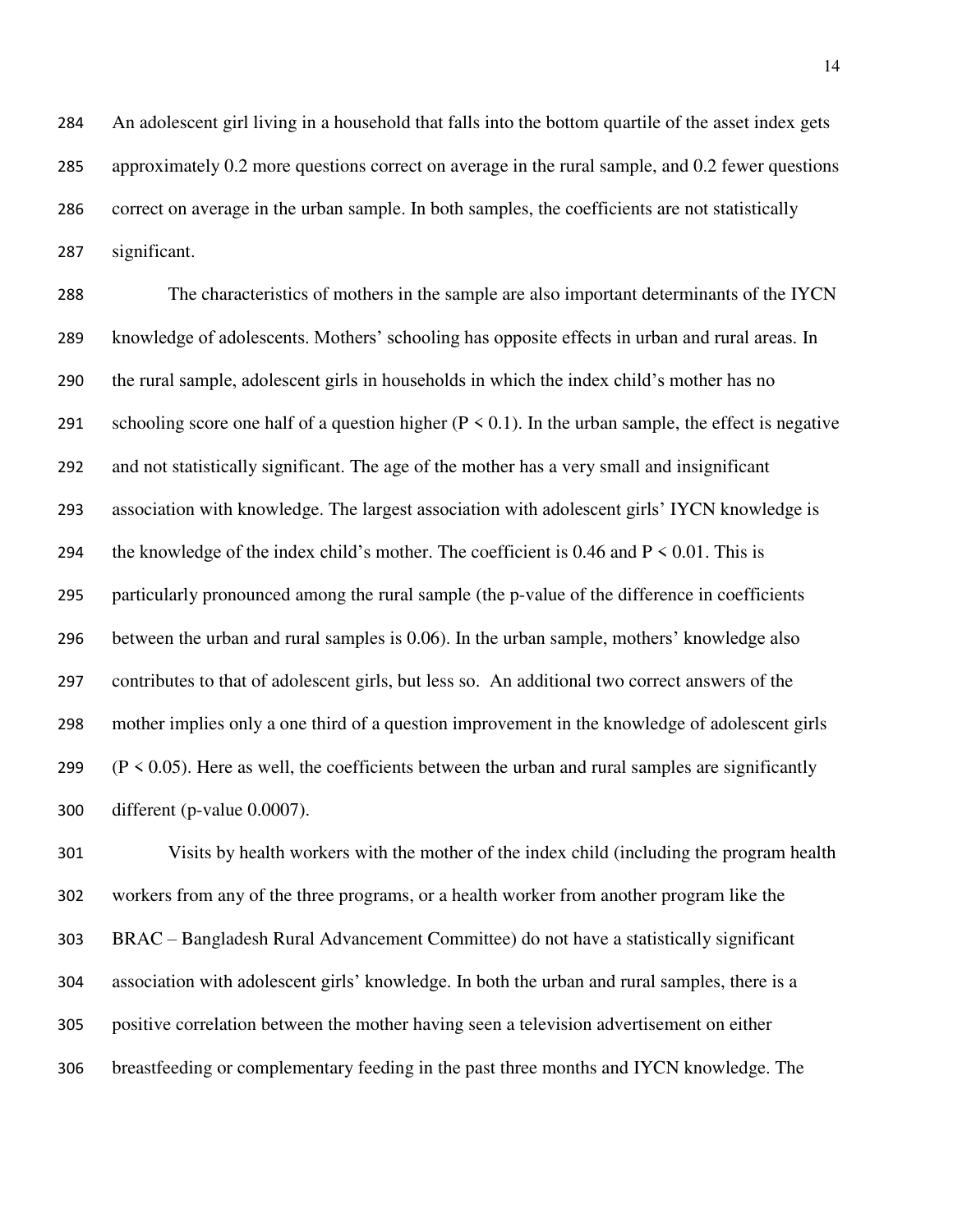magnitudes of the effects are large in the rural sample (one half of a question), but are small in the urban sample, and neither are statistically significant. In the rural sample, the number of different IYCN practices that the mother of the index child has heard of (out of six) has a very small and insignificant association with the knowledge of girls, but has a positive and significant association with the knowledge of girls in the urban sample; it correlates with an improvement in 312 their knowledge score by 0.2 of a question ( $P \le 0.05$ ). Finally, on average, adolescent girls in the CLP sample score one third of a question higher than those in the Shiree sample in rural areas.

 We also regress the same variables listed above on the three sub-indices of IYNC knowledge (breastfeeding, complementary feeding, and other health and nutrition topics). We find the same general pattern in associations, and so do not report the results. (These are available on request.)

 **Table 4** displays the results from two additional specifications. In columns (1) and (2) we include the same sample as in Table 3, as well as the same regressors, and include an interaction term for the number of questions answered correctly by the index child's mother and whether the adolescent girl and the index child share the same mother. Column (1) presents results for the rural sample, and column (2) for the urban sample. In columns (3) and (4) we again include the same regressors as in Table 3, and we restrict the sample to adolescent girls who share the same mother as the index child. Column (3) presents results for the rural sample, and column (4) for the urban sample. Both sets of regressions are Poisson specifications with standard errors clustered at the PSU level.

 Most of the coefficients in columns (1) and (2) remain consistent with those in Table 3. When the index child's mother's knowledge is interacted with a dummy variable for whether the adolescent girl and index child have the same mother, the coefficient small and statistically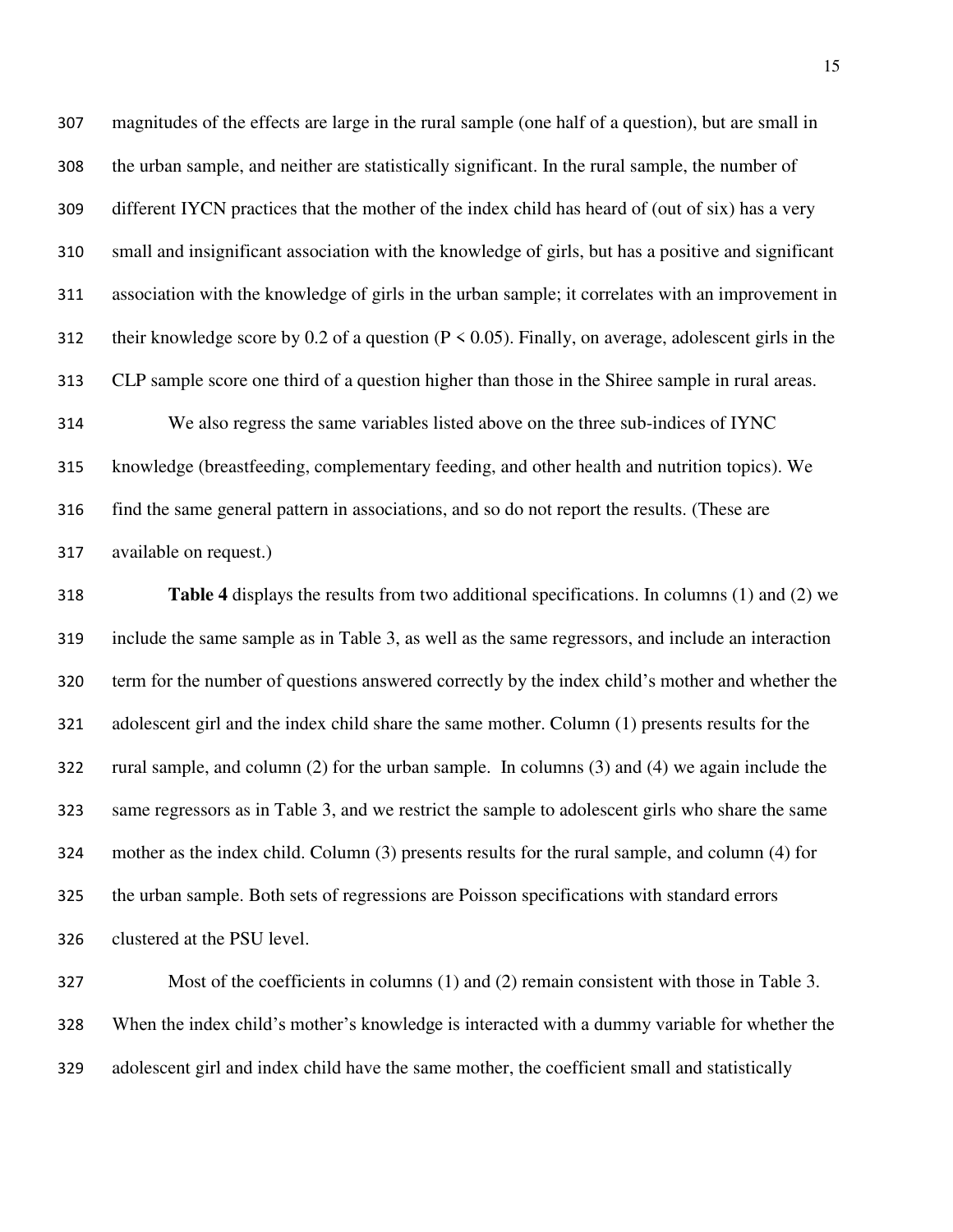insignificant for the rural sample. The coefficient on the number of questions answered correctly 331 by the index child's mother is positive and statistically significant ( $P < 0.01$ ) in rural areas, and is of the same magnitude as in Table 2 (0.5). In the urban sample, the coefficient on the interaction 333 term is positive and statistically significant ( $P < 0.1$ ), and the coefficient on the number of questions answered correctly by the index child's mother is no longer large and significant. In the urban sample, when the index child and the adolescent girl share the same mother, then an additional correct answer of the mother is associated with an additional one quarter of a question answered correctly by the adolescent girl.

 The coefficients in columns (3) and (4) are comparable to those in Table 3. When the sample is restricted to adolescent girls who share the same mother as the index child, the number of questions answered correctly by the mother are strongly associated with the number of questions answered correctly by the adolescent girl. In the rural sample, an additional correctly answered question by the mother is associated with a 0.44 additional correctly answered question 343 by the adolescent girl ( $P \le 0.01$ ). In the urban sample, the magnitude is slightly smaller with an 344 additional 0.3 correctly answered question by the adolescent girl ( $P \le 0.01$ ). Further, in comparing the two specifications for the urban sample, the sum of the coefficients on mother's knowledge and the interaction term in column (2) is almost exactly equivalent to the coefficient on mother's knowledge in column (4).

**Discussion** 

 Adolescent girls in our Bangladesh samples are aware of many infant and young child nutrition practices. When asked a series of fourteen 'knowledge' questions on topics regarding exclusive breastfeeding, complementary feeding, and young child nutrition and sanitation, 59%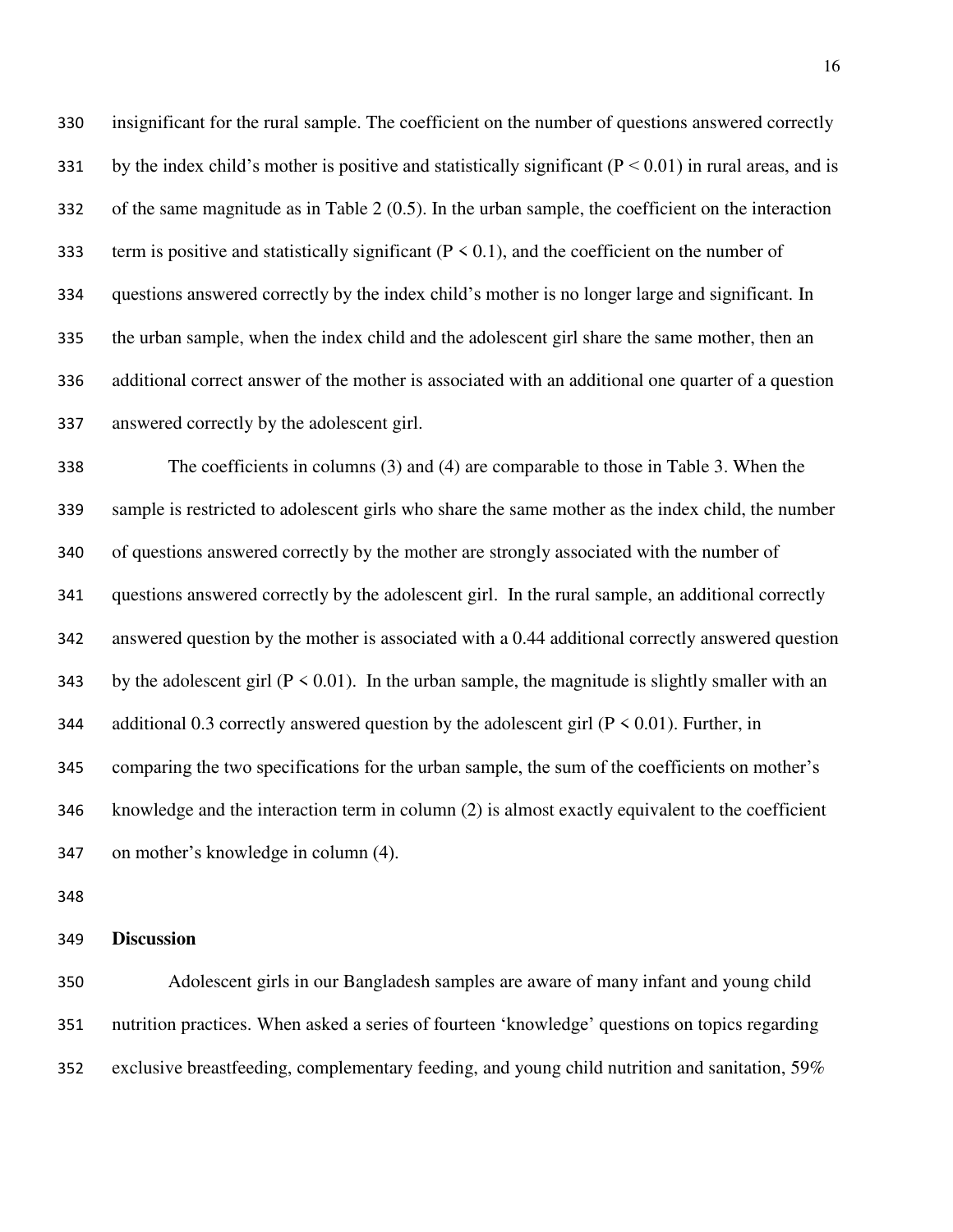are answered correctly. In both rural and urban areas, the most salient predictor of adolescent girls' knowledge is the knowledge of the mother of the index child in the household. Using the parameter estimates from the OLS results reported in Table 3, moving from a mother with a score two standard deviations below the mean to a score two standard deviations above the mean would raise the adolescent girl's score by 3.6 in rural areas and 1.4 in urban areas. Relative to adolescent girls' mean knowledge scores, this would increase them by 45 percent in rural areas and 17 percent in urban areas. However, in both rural and urban areas the coefficient on index child mothers' knowledge lies below one. So while knowledge is passed from mothers of young children to adolescent girls in the same household, it is not fully passed on. This is particularly true in urban areas where we only observe an association between index child mothers' and adolescent knowledge when the index child's mother is also the mother of the adolescent girl. In urban areas, there is also an association between the number of nutrition practices that the index child's mother has heard of and adolescent girl knowledge but the magnitude of the association, 0.20, is small. Taken together, these results indicate that efforts to improve adolescent girls' knowledge of IYCN indirectly – through other mothers in the same household – will have modestly positive effects.

 Adolescent girls' knowledge of IYCN is higher – by 1.3 questions or 16 percent in rural areas and 1.1 questions or 13 percent in urban areas – when they have completed primary school. These effect sizes suggest that formal schooling has only a limited direct effect on adolescent girls' knowledge of IYCN. Other covariates considered in our regressions including the age and gender of the household head are very weakly associated with adolescent girls' knowledge. Effect sizes are small and statistically insignificant.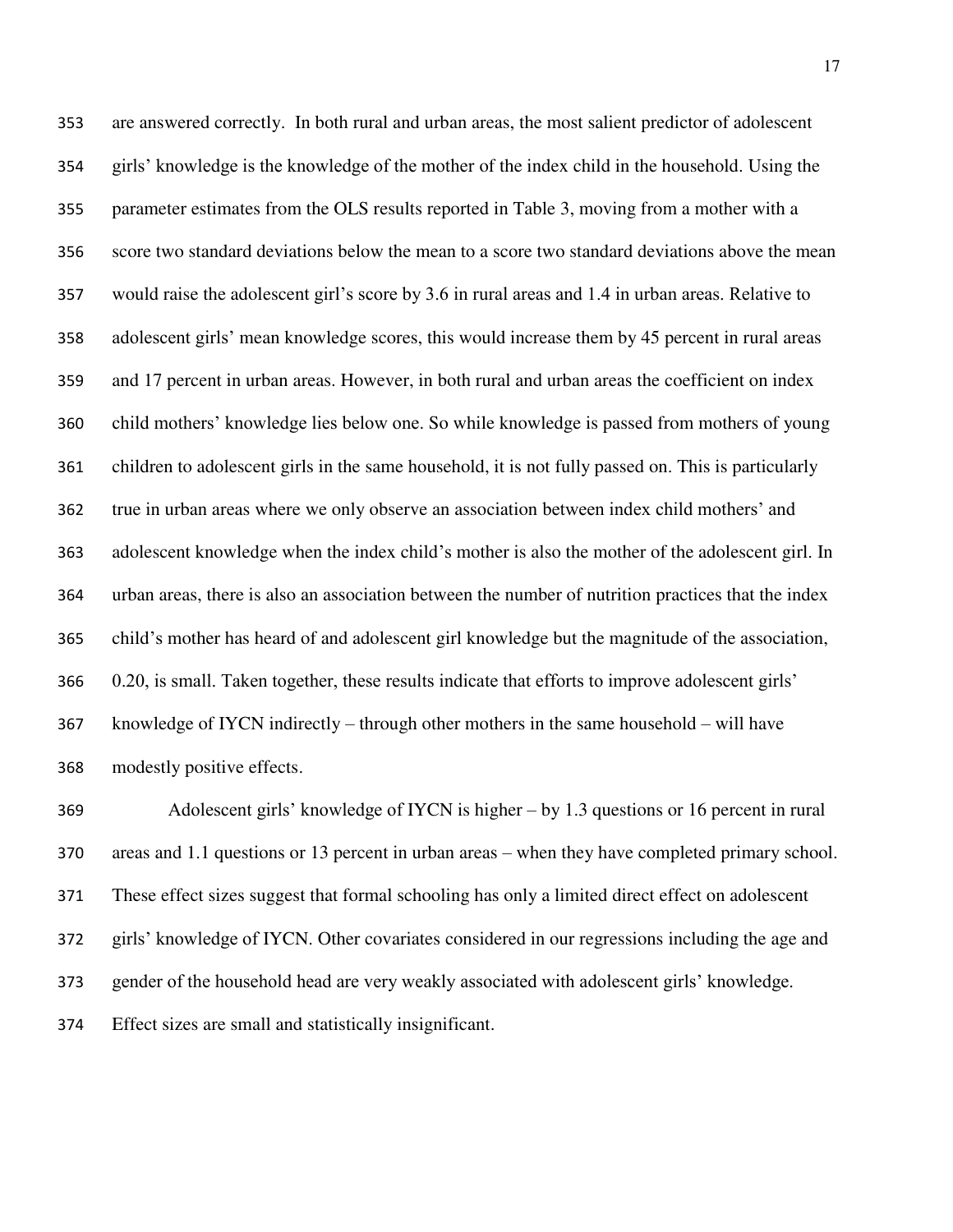Our study has weaknesses. First, it is not a representative sample of adolescent girls living in Bangladesh. Our rural sample is drawn from flood-prone localities in which households are displaced from their homes for part of the year. Our urban sample, while typical of urban settings throughout Bangladesh, excludes the capital city, Dhaka, which is wealthier than the secondary cities in which are urban sample is located. Second, our data allows us to assess associations but not causality. Our study also has strengths. To our knowledge, it is the first study to quantify IYCN knowledge of adolescent girls. We have a large sample that includes both urban and rural areas. We can assess the association between adolescent girls' knowledge and that of mothers of pre-school children residing in the same household. We can control for a wide range of confounding factors.

 This paper documents the extent and sources of the knowledge of adolescent girls in Bangladesh regarding breastfeeding, complementary feeding, and young child nutrition and sanitation practices. Due to the early age of marriage and speed at which girls have children after marrying, it is important to target IYCN messages to them appropriately. This study shows that while adolescent girls have knowledge of IYCN, this knowledge is imperfect, particularly with respect to exclusive breastfeeding. In Bangladesh, efforts to improve knowledge regarding IYCN is typically focused on mothers of young children. We show that some of this knowledge is passed onto adolescent girls living in the same household. But this correlation is less than one, and in urban areas is only statistically significant when the mother of the young child is also the mother of the adolescent girl. Other messaging efforts directed towards mothers have only small, or no association with adolescent girls' knowledge of IYCN. This suggests that improving adolescent girls' understanding of breastfeeding, complementary feeding and more general nutrition knowledge may require information and messaging specifically directed towards them.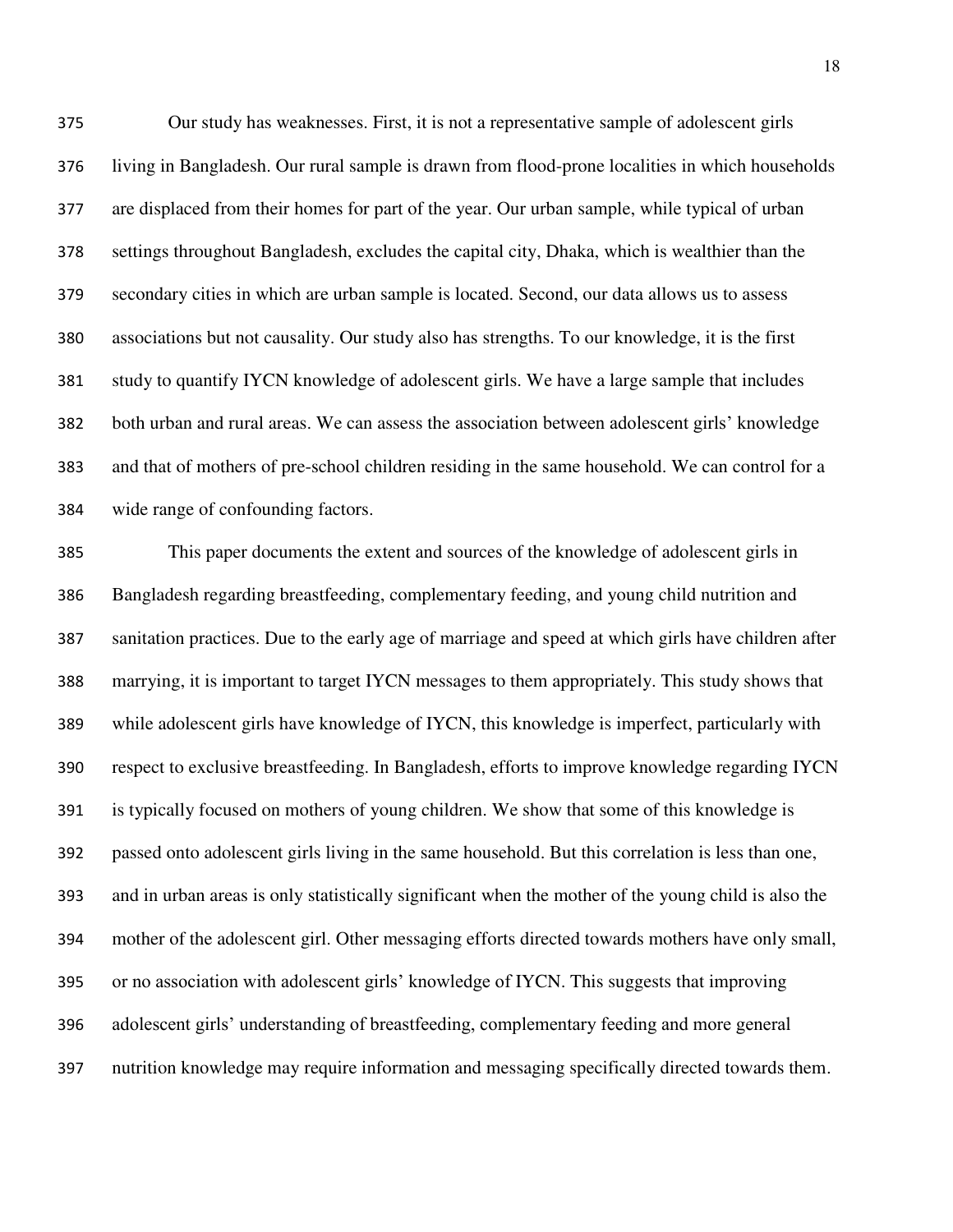Further progress on this topic requires an improved understanding of how best to reach

adolescent girls with this information and an assessment of whether such approaches are

effective in increasing their knowledge and in the health and nutritional status of their own

children.

## **Authors' contributions to manuscript**

J. H. contributed to the study design, coordinating data collection in Bangladesh, developing

research questions, interpretation of data, drafting and revising the manuscript; N.I.K.

contributed to interpretation of data, drafting and revising the manuscript; N.A.L. contributed to

the data analysis; S.R. contributed to the study design, coordinating data collection in

Bangladesh, developing research questions, interpretation of data, drafting and revising the

manuscript. All authors read and approved the submitted manuscript.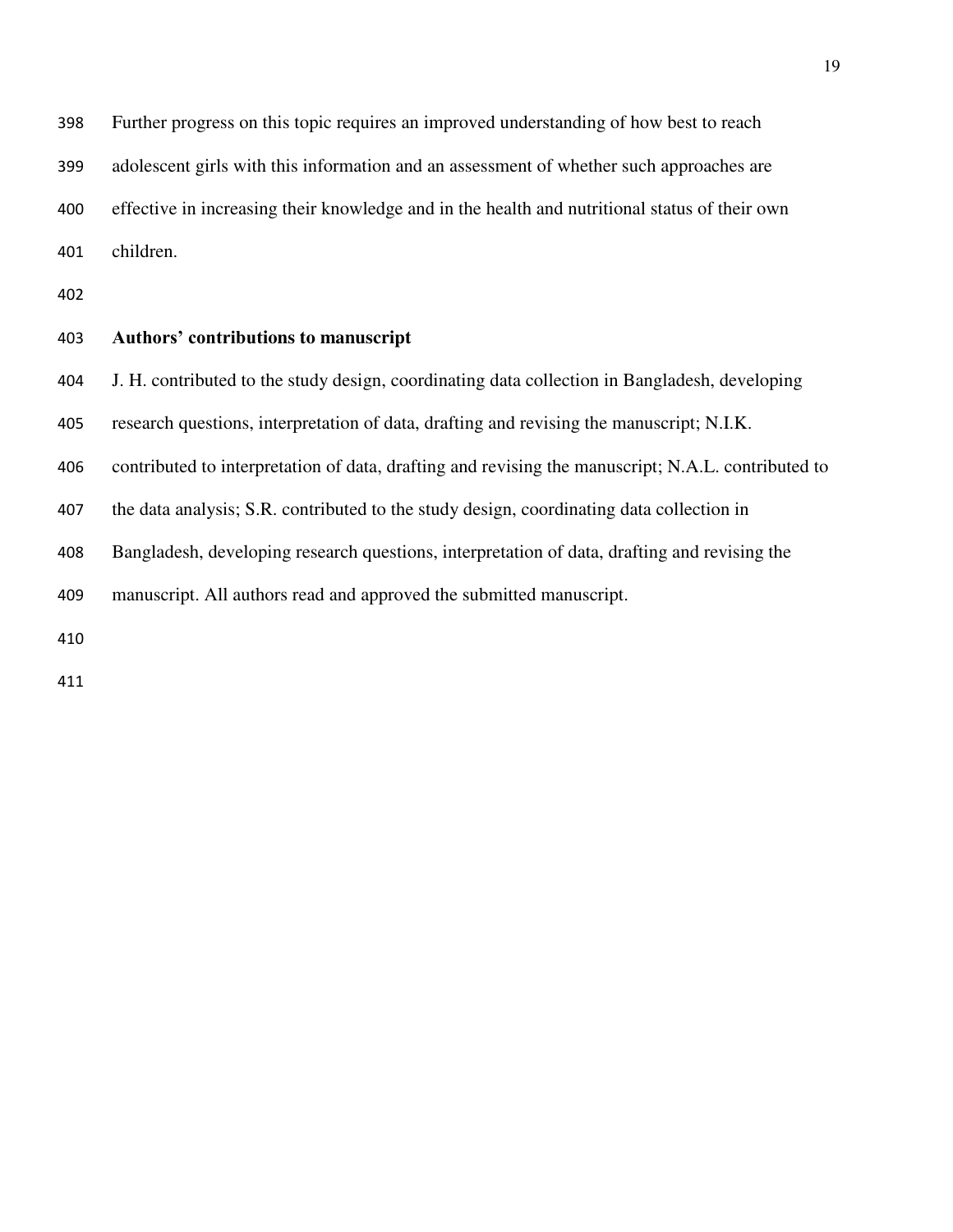## **Literature Cited**

- (1) Black RE, Victora CG, Walker SP, Zulfiqar ZA, Christian P, de Onis M, Ezzati M., Grantham-McGregor, S., Katz J., Martorell R., & Uauy, R. Maternal and child undernutrition and overweight in low-income and middle-income countries. *Lancet*. 2013; 382: 427-451.
- (2) Hoddinott J, Maluccio J, Behrman J, Martorell R, Melgar P, Quisumbing AR, Ramirez-Zea M, Stein AD, Yount KM. Adult consequences of growth failure in early childhood. *American Journal of Clinical Nutrition*. 2013; 98: 1170-1178.
- (3) World Health Organization. Strengthening action to improve feeding of infants and young children 6-23 months of age in nutrition and child health programmes: report of proceedings, Geneva, 6-9 October 2008.
- (4) Avula R, Menon P, Saha KK, Bhuiyan MI, Chowdhury AS, Siraj S, Haque R, Jalal CSB, Afsana K, Frongillo EA. A Program Impact Pathway Analysis Identifies Critical Steps in the Implementation and Utilization of a Behavior Change Communication Intervention Promoting Infant and Child Feeding Practices in Bangladesh. *J. Nutr.* 2013 143: 12 2029- 2037.
- (5) Ahmed T, Mahfuz M, Ireen S, Ahmed AM, Rahman S, Islam MM, Alam N, Hossain MI, Rahman SM, Ali MM, Choudhury FP, Cravioto A. Nutrition of children and women in Bangladesh: trends and directions for the future. *J Health Popul Nutr*. 2012; 30(1):1-11.
- (6) Guldan GS, Fan HC, Ma X, Ni ZZ, Xiang X, Tang MZ. Culturally appropriate nutrition education improves infant feeding and growth in rural Sichuan, China. *J Nutr.* 2000; 130: 1204–11.
- (7) Zaman S, Ashraf RN, Martines J. Training in complementary feeding counselling of healthcare workers and its influence on maternal behaviours and child growth: a clusterrandomized controlled trial in Lahore, Pakistan. *J Health Popul Nutr.* 2008; 26: 210–22.
- (8) Bhandari N, Mazumder S, Bahl R, Martines J, Black RE, Bhan MK. An educational intervention to promote appropriate complementary feeding practices and physical growth in infants and young children in rural Haryana, India*. J Nutr.* 2004; 134: 2342–8.
- (9) Santos I, Victora CG, Martines J, Goncalves H, Gigante DP, Valle NJ, Pelto G. Nutrition counseling increases weight gain among Brazilian children. *J Nutr.* 2001;131: 2866–73
- (10) Nguyen PH, Menon P, Keithly SC, Kim SS, Hajeebhoy N, Tran LM, Ruel MT, Rawat R. [Program impact pathway analysis of a social franchise model shows potential to improve](http://www.ncbi.nlm.nih.gov/pubmed/25143372)  [infant and young child feeding practices in Vietnam.](http://www.ncbi.nlm.nih.gov/pubmed/25143372) *J Nutr*. 2014; 144(10):1627-36
- (11) Baker J, Sanghvi T, Hajeebhoy N, Abrha TH. [Learning from the design and](http://www.ncbi.nlm.nih.gov/pubmed/24261079)  [implementation of large-scale programs to improve infant and young child feeding.](http://www.ncbi.nlm.nih.gov/pubmed/24261079) *Food Nutr Bull.* 2013; 34 (3 Suppl):S226-30.
- (12) National Institute of Population Research and Training (NIPORT), Mitra and Associates, ICF International. Bangladesh Demographic and Health Survey 2011. Dhaka, Bangladesh and Calverton MD, USA: NIPORT, Mitra and Associates and ICF International; 2013.
- (13) Hackett KM, Mukta US, Jalal CS, Sellen DW. Knowledge, attitudes and perceptions on infant and young child nutrition and feeding among adolescent girls and young mothers in rural Bangladesh. *Matern Child Nutr.* 2015;11(2):173-89.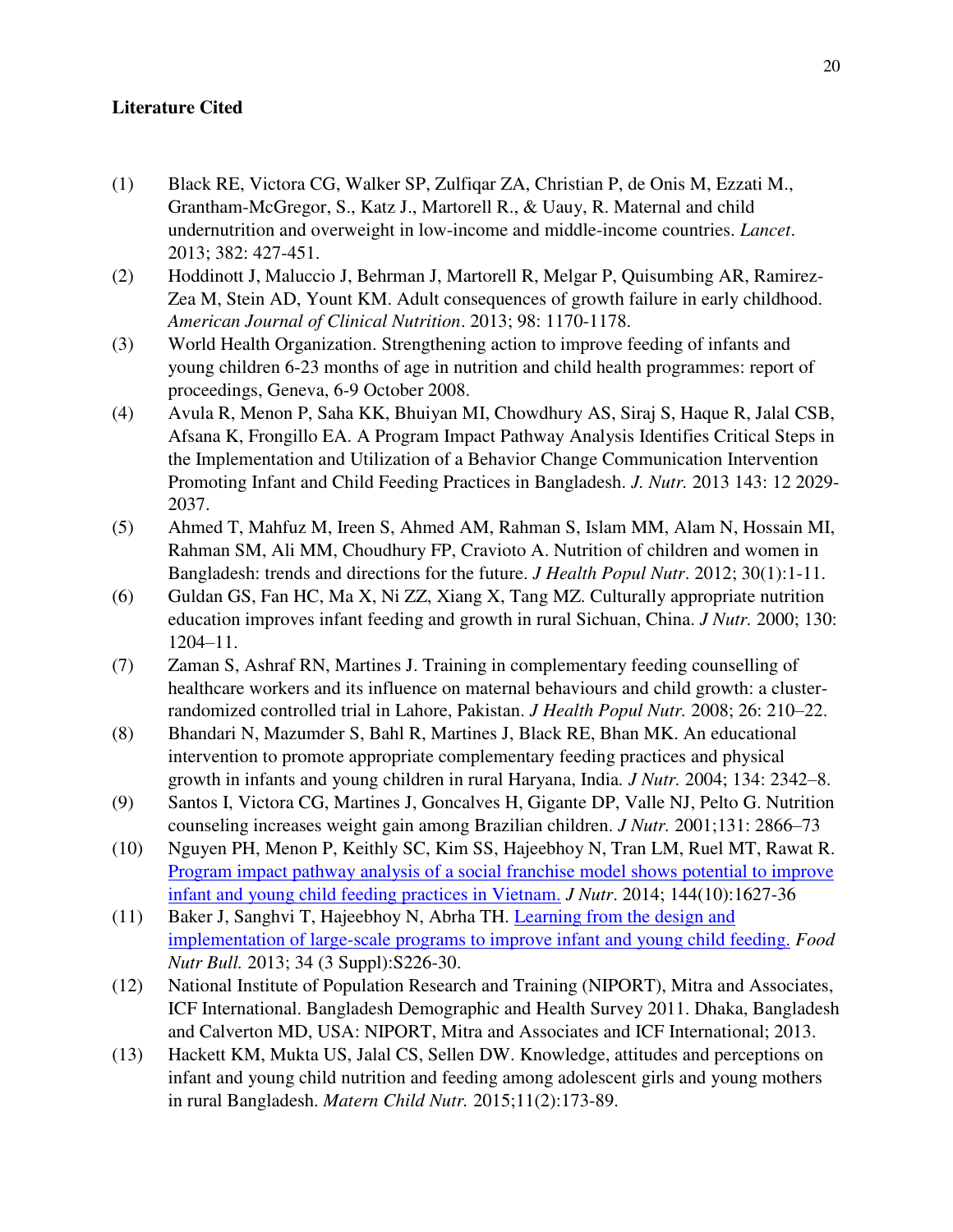- (14) Hadley C, Lindstrom D, Belachew T, Tessema F. Ethiopia Adolescents' Attitudes and Expectations Deviate from Current Infant and Young Child Feeding Recommendations. *The Journal of adolescent health : official publication of the Society for Adolescent Medicine.* 2008; 43(3):253-259. doi:10.1016/j.jadohealth.2007.01.015.
- (15) Rah JH, Shamim AA, Arju UT, Labrique AB, Rashid M, Christian P. Age of Onset, Nutritional Determinants, and Seasonal Variations in Menarche in Rural Bangladesh. *Journal of Health, Population, and Nutrition*. 2009; 27(6):802-807.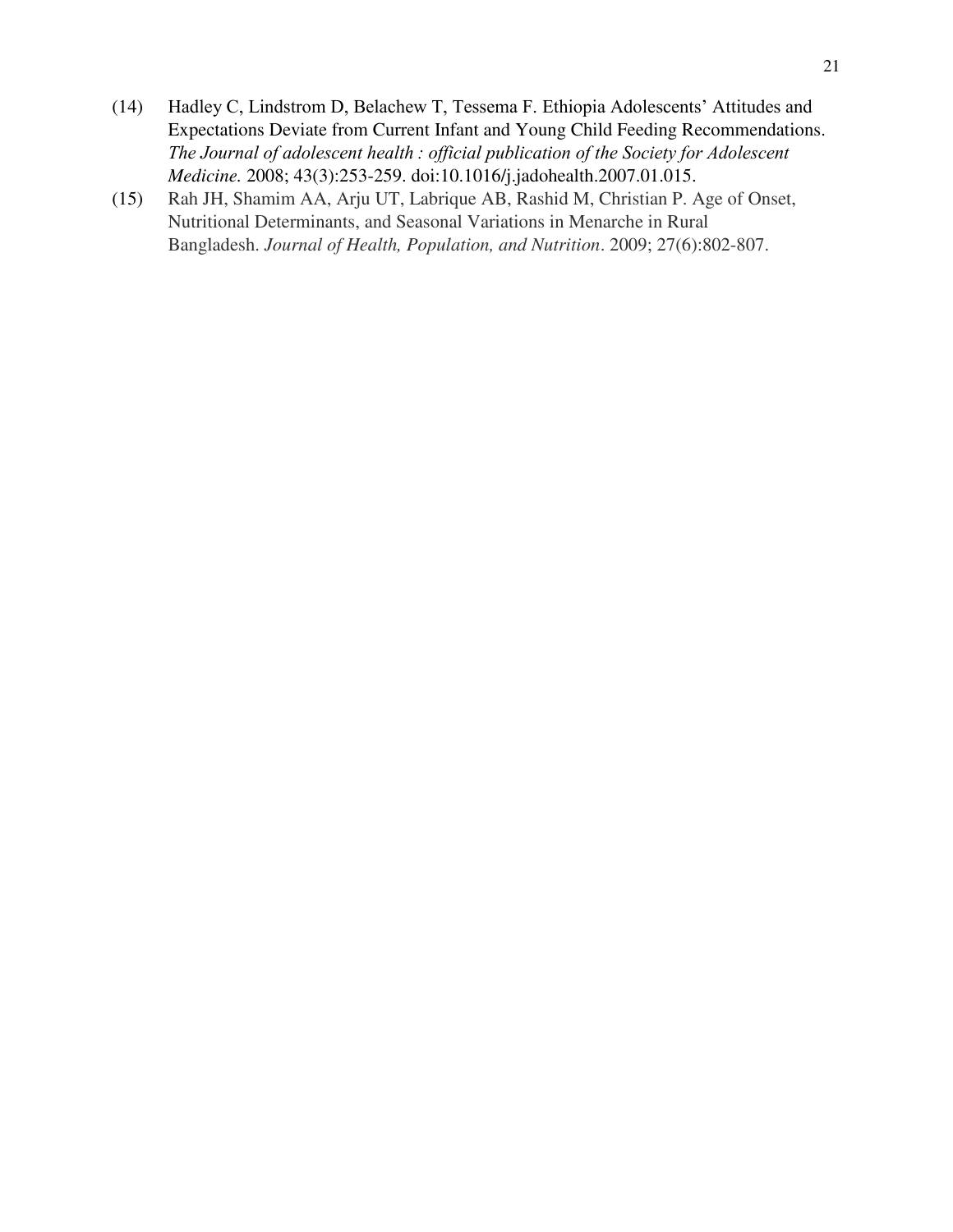## **FIGURE LEGENDS**

**FIGURE 1:** IYCN knowledge scores of adolescent girls by location (urban/rural) and age<sup>1</sup>



<sup>1</sup>Knowledge scores include 14 questions on exclusive breastfeeding, complementary feeding, and young child feeding questions.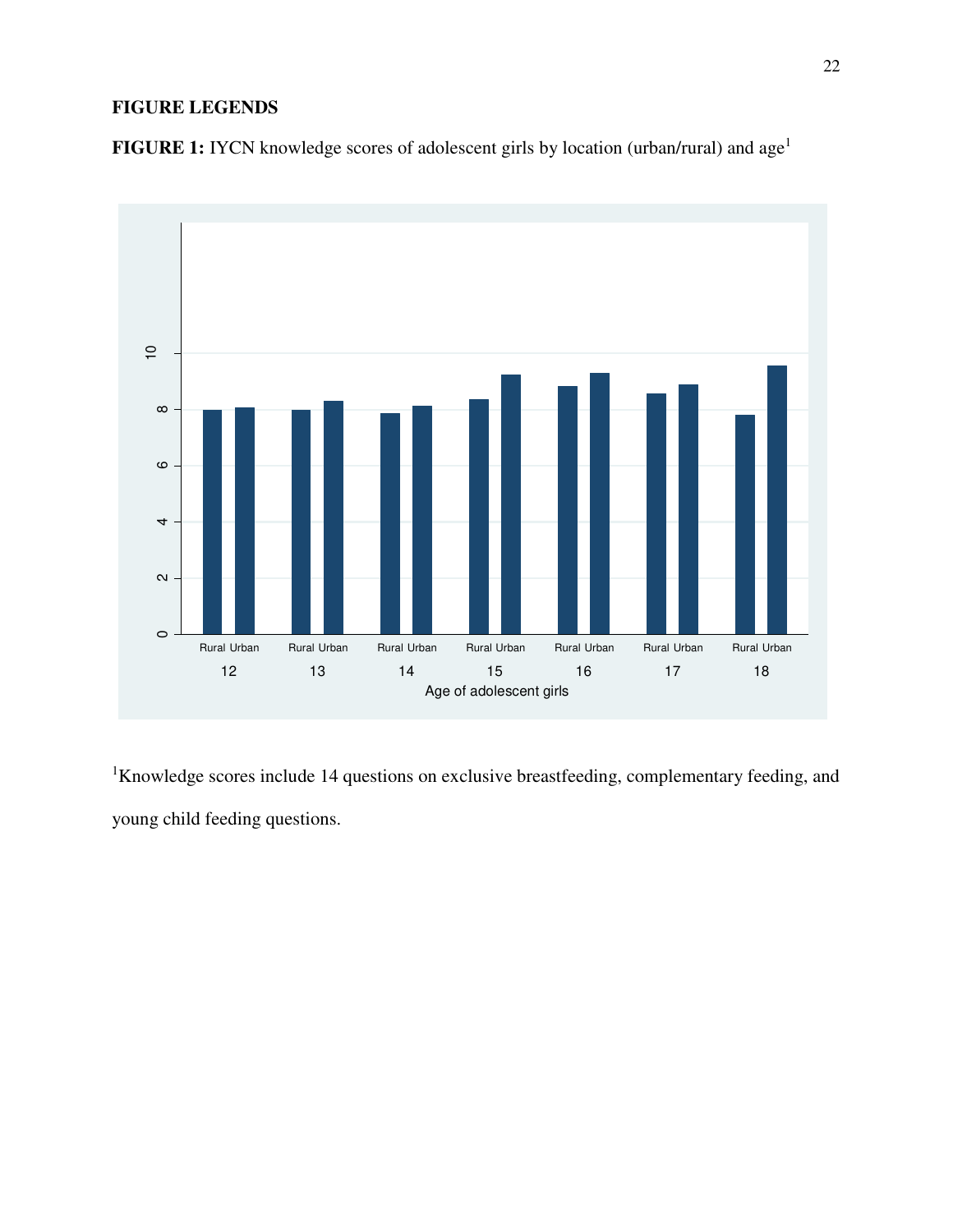|                | <b>Breastfeeding</b>                                                                                                         |  |  |  |
|----------------|------------------------------------------------------------------------------------------------------------------------------|--|--|--|
| $\mathbf{1}$   | How long after birth should a baby start breastfeeding?                                                                      |  |  |  |
| $\overline{2}$ | What should a mother do with the "first milk" or colostrum?                                                                  |  |  |  |
| 3              | How often should a baby breastfeed?                                                                                          |  |  |  |
| $\overline{4}$ | If a mother thinks her baby is not getting enough breast milk, what should she do?                                           |  |  |  |
|                | <b>Complementary Feeding</b>                                                                                                 |  |  |  |
| 5              | Do you think that infants under 6 months of age should be given water if the weather is<br>very hot?                         |  |  |  |
| 6              | At what age should a baby first start to receive liquids (including water) other than<br>breast milk?                        |  |  |  |
| $\overline{7}$ | At what age should a baby first start to receive foods in addition to breast milk?                                           |  |  |  |
|                | Other health and nutrition                                                                                                   |  |  |  |
| 8              | Name one thing that can happen to children if they do not get enough iron (either in<br>their diet or via iron supplements); |  |  |  |
| 9              | What seasoning (food item) is often fortified with iodine (a nutrient important for brain<br>development)?                   |  |  |  |
| 10             | For how many days do children need an extra meal per day after they have been sick?                                          |  |  |  |
| 11             | What should you do when your child has diarrhea?                                                                             |  |  |  |
| 12             | When should you wash your hands?                                                                                             |  |  |  |
| 13             | What are some of the things we can do to encourage young children to eat their food?                                         |  |  |  |
| 14             | What foods does a young child $(524 \text{ months})$ need in order to grow and develop their<br>brain?                       |  |  |  |

|  |  | <b>Table 1. IYCN Knowledge Questions</b> |  |
|--|--|------------------------------------------|--|
|--|--|------------------------------------------|--|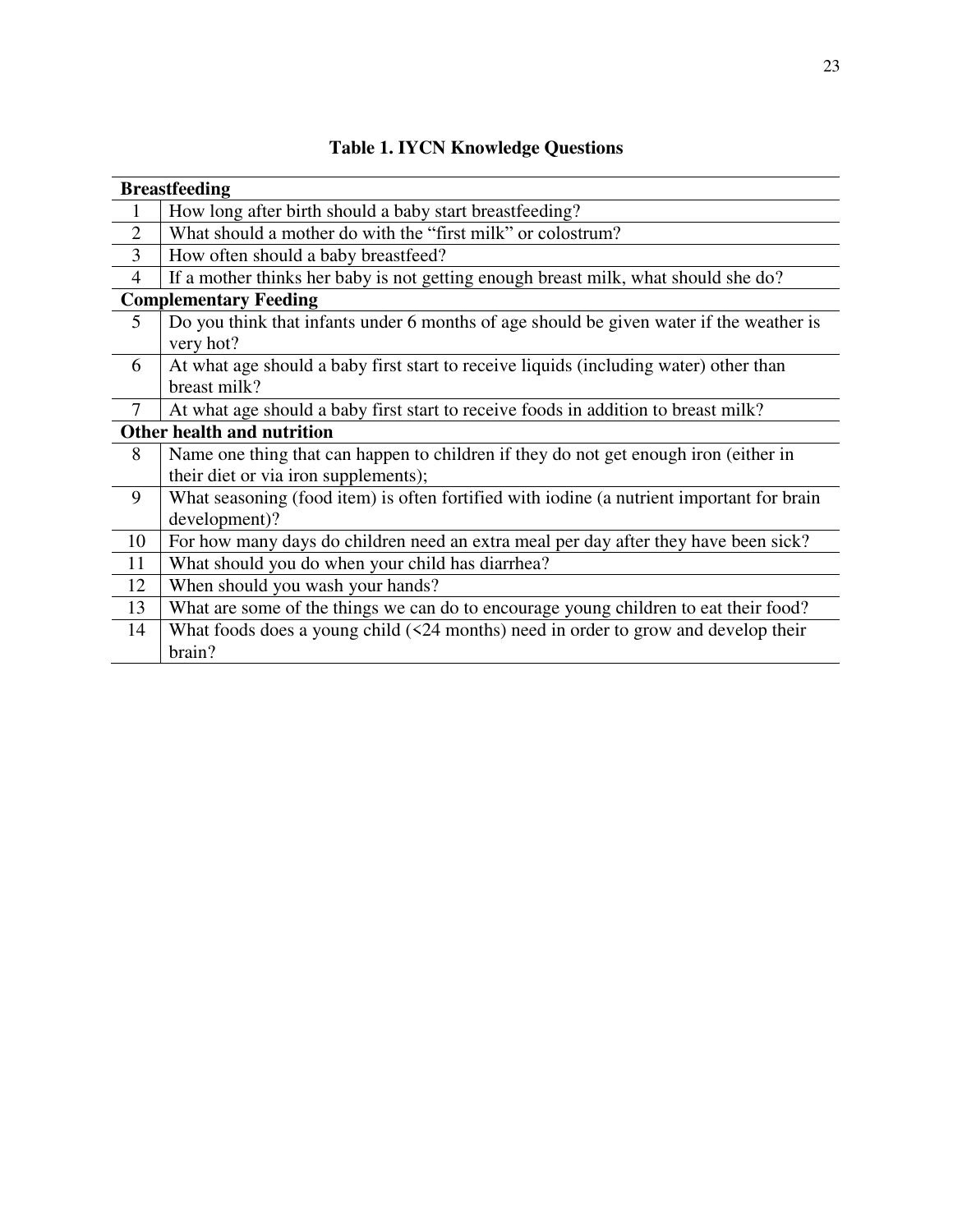| <b>Variable</b>                                                                                                                                                                                             | <b>Rural</b>                              | <b>Urban</b>      |
|-------------------------------------------------------------------------------------------------------------------------------------------------------------------------------------------------------------|-------------------------------------------|-------------------|
|                                                                                                                                                                                                             | $(n=441)$                                 | $(n=352)$         |
| Adolescent girl characteristics                                                                                                                                                                             |                                           |                   |
| Number of correct answers (all questions) - adolescent (of $14$ ) <sup>2</sup>                                                                                                                              | $8.07 \pm 2.59$                           | $8.63 \pm 2.15$   |
| Number of correct answers (breastfeeding questions) - adolescent (of 4)                                                                                                                                     | $2.03 \pm 1.14$                           | $2.20 \pm 1.10$   |
| Number of correct answers (complementary feeding questions) - adolescent (of 3)                                                                                                                             | $1.47 \pm 1.09$                           | $1.63 \pm 1.01$   |
| Number of correct answers (young child feeding questions) - adolescent (of 7)                                                                                                                               | $4.56 \pm 1.27$                           | $4.79 \pm 1.01$   |
| Age                                                                                                                                                                                                         | $13.59 \pm 1.66$                          | $14.23 \pm 1.80$  |
| Education level - No education                                                                                                                                                                              | 16.05%                                    | 4.92%             |
| <b>Education level - Below Primary</b>                                                                                                                                                                      | 53.67 %                                   | 28.41 %           |
| Education level - Primary and above                                                                                                                                                                         | $30.28 \%$                                | 66.67 %           |
| Participates in childcare activities (feeding, bathing, or looking after)                                                                                                                                   | 60.32%                                    | 42.90 %           |
| Adolescent girl and index child have the same mother                                                                                                                                                        | 73.17%                                    | 50.14%            |
| Household characteristics                                                                                                                                                                                   |                                           |                   |
| Household size                                                                                                                                                                                              | $6.77 \pm 1.55$                           | $6.89 \pm 1.99$   |
| Age of household head                                                                                                                                                                                       | $43.56 \pm 9.34$                          | $45.03 \pm 11.55$ |
| Female headed household                                                                                                                                                                                     | 7.11%                                     | 10.14 %           |
| Consumer durables asset index - bottom quartile                                                                                                                                                             | 25.00%                                    | 26.09 %           |
| Visited by health worker in the previous six months                                                                                                                                                         | 36.93 $%$                                 | 29.57%            |
| CLP program dummy                                                                                                                                                                                           | 39.91 %                                   |                   |
| Mother of index child characteristics                                                                                                                                                                       |                                           |                   |
| Age of mother of index child                                                                                                                                                                                | $31.89 \pm 7.07$                          | $27.89 \pm 7.00$  |
| Number of correct answers (all questions) - mother <sup>2</sup>                                                                                                                                             | $8.59 \pm 1.96$                           | $9.17 \pm 1.79$   |
| Number of nutrition practices respondent has heard of                                                                                                                                                       | $4.04 \pm 1.68$                           | $4.79 \pm 1.32$   |
| Mother had no schooling                                                                                                                                                                                     | 68.35%                                    | 26.09%            |
| Watched TV ad on breastfeeding or complementary feeding in past 3 months<br>$1 - r$<br>$\mathbf{r}$ $\mathbf{r}$ $\mathbf{r}$ $\mathbf{r}$ $\mathbf{r}$ $\mathbf{r}$ $\mathbf{r}$ $\mathbf{r}$ $\mathbf{r}$ | $6.65\%$<br>$\mathbf{r} \cdot \mathbf{r}$ | 58.84 %           |

# **Table 2: Characteristics of study samples in rural and urban areas<sup>1</sup>**

<sup>1</sup>Values are means ± SDs unless otherwise indicated. CLP, Chars Livelihoods Programme; IYCN, infant and young child nutrition.

<sup>2</sup>Number of correct answers on IYCN knowledge questions (14 in total).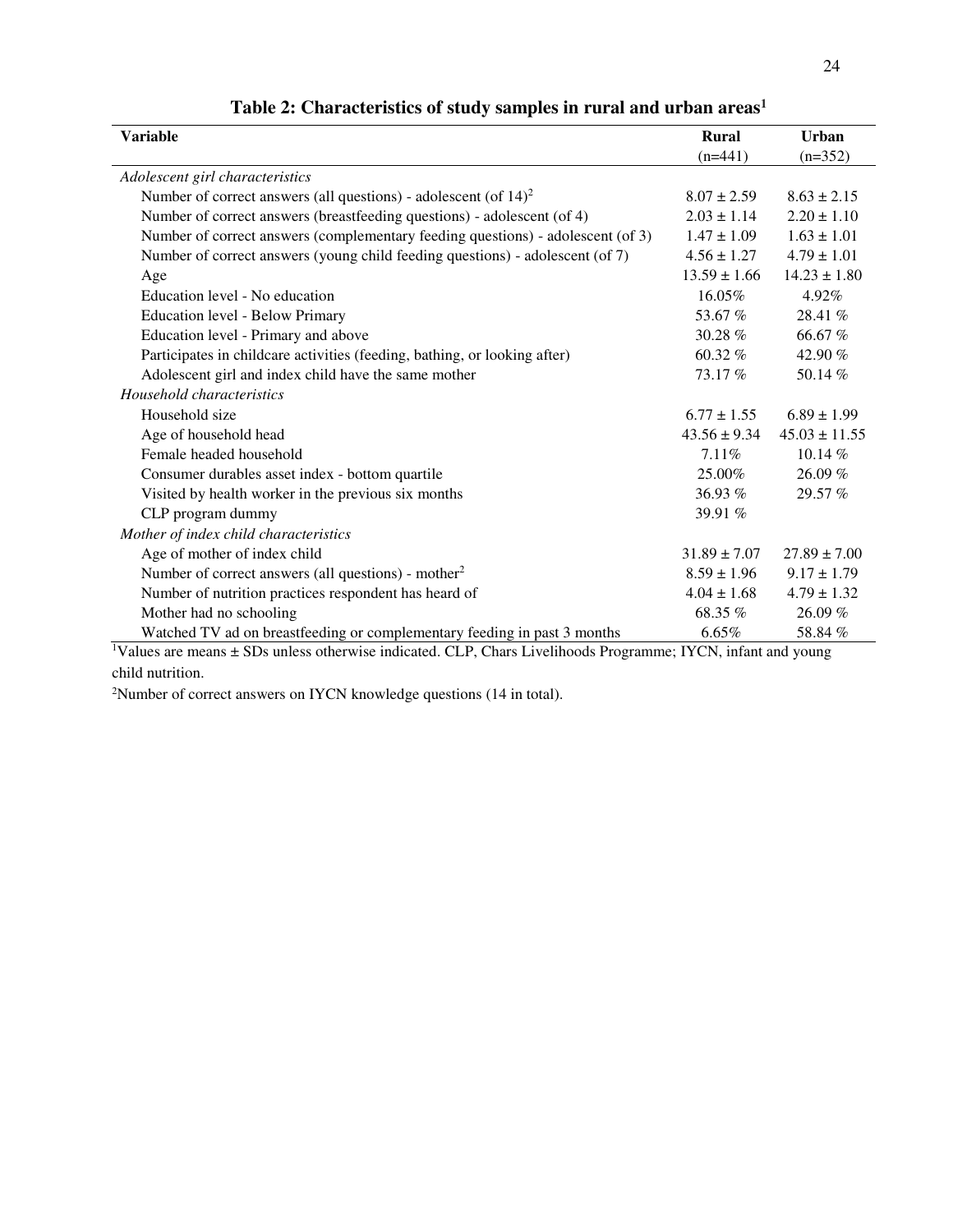|                                                                                                                                                          | (1)        | (2)            | (3)                  | (4)          | (5)       | (6)       |
|----------------------------------------------------------------------------------------------------------------------------------------------------------|------------|----------------|----------------------|--------------|-----------|-----------|
|                                                                                                                                                          | <b>OLS</b> |                | <b>Fixed Effects</b> |              | Poisson   |           |
|                                                                                                                                                          | Rural      | <b>Urban</b>   | <b>Rural</b>         | <b>Urban</b> | Rural     | Urban     |
| Age of adolescent girl                                                                                                                                   | 0.06       | $0.20**$       | 0.05                 | $0.18**$     | 0.06      | $0.19***$ |
| Education level of adolescent girl = Below primary                                                                                                       | 0.04       | 0.41           | 0.09                 | 0.30         | 0.05      | 0.40      |
| Education level of adolescent $girl = Primary$ and above                                                                                                 | 1.30***    | 1.11           | 1.29***              | 0.96         | $1.27***$ | $1.12*$   |
| Adolescent participates in any childcare activities (feeding, bathing, looking after)                                                                    | 0.33       | $-0.14$        | 0.35                 | $-0.05$      | 0.33      | $-0.16$   |
| Adolescent girl and index child have the same mother                                                                                                     | $-0.38$    | 0.35           | $-0.43$              | 0.14         | $-0.36$   | 0.38      |
| Household size                                                                                                                                           | 0.13       | 0.02           | 0.13                 | 0.05         | 0.13      | 0.02      |
| Female headed household                                                                                                                                  | $-0.73*$   | 0.09           | $-0.67$              | 0.16         | $-0.74*$  | 0.09      |
| Age of household head                                                                                                                                    | 0.01       | 0.004          | 0.01                 | 0.003        | 0.01      | 0.01      |
| Consumer durables asset index – bottom quartile                                                                                                          | 0.20       | $-0.23$        | 0.18                 | $-0.33$      | 0.21      | $-0.23$   |
| Household visited by health worker in the previous six months                                                                                            | $-0.31$    | 0.27           | $-0.35$              | 0.09         | $-0.32$   | 0.27      |
| Mother had no schooling                                                                                                                                  | $0.48*$    | $-0.25$        | $0.49*$              | $-0.20$      | $0.48*$   | $-0.27$   |
| Age of mother of index child                                                                                                                             | 0.03       | $-0.001$       | 0.03                 | $-0.0006$    | 0.03      | $-0.004$  |
| Number of correct answers (all questions) - mother                                                                                                       | $0.46***$  | $0.16**$       | $0.43***$            | $0.18***$    | $0.46***$ | $0.17**$  |
| Mother watched TV ad on breastfeeding or complementary feeding in past 3 months                                                                          | 0.46       | 0.17           | 0.68                 | 0.11         | 0.46      | 0.17      |
| Number of nutrition practices mother has heard of                                                                                                        | 0.05       | $0.20**$       | 0.08                 | $0.22*$      | 0.06      | $0.21**$  |
| CLP program dummy                                                                                                                                        | 0.34       |                | $-0.32$              |              | 0.34      |           |
| Constant                                                                                                                                                 | $-0.01$    | 2.03           | 0.37                 | 2.50         |           |           |
| Number of observations                                                                                                                                   | 436        | 345            | 436                  | 345          | 436       | 345       |
| PSU fixed effects                                                                                                                                        |            | N <sub>o</sub> |                      | Yes          |           | No        |
| $1*** p<0.01$ , ** $p<0.05$ , * $p<0.1$ . Standard errors clustered at the PSU level. Outcome is the number of questions (out of 14) answered correctly. |            |                |                      |              |           |           |

**Table 3. Association of individual, household, program, and media factors with adolescent girls' IYCN knowledge<sup>1</sup>**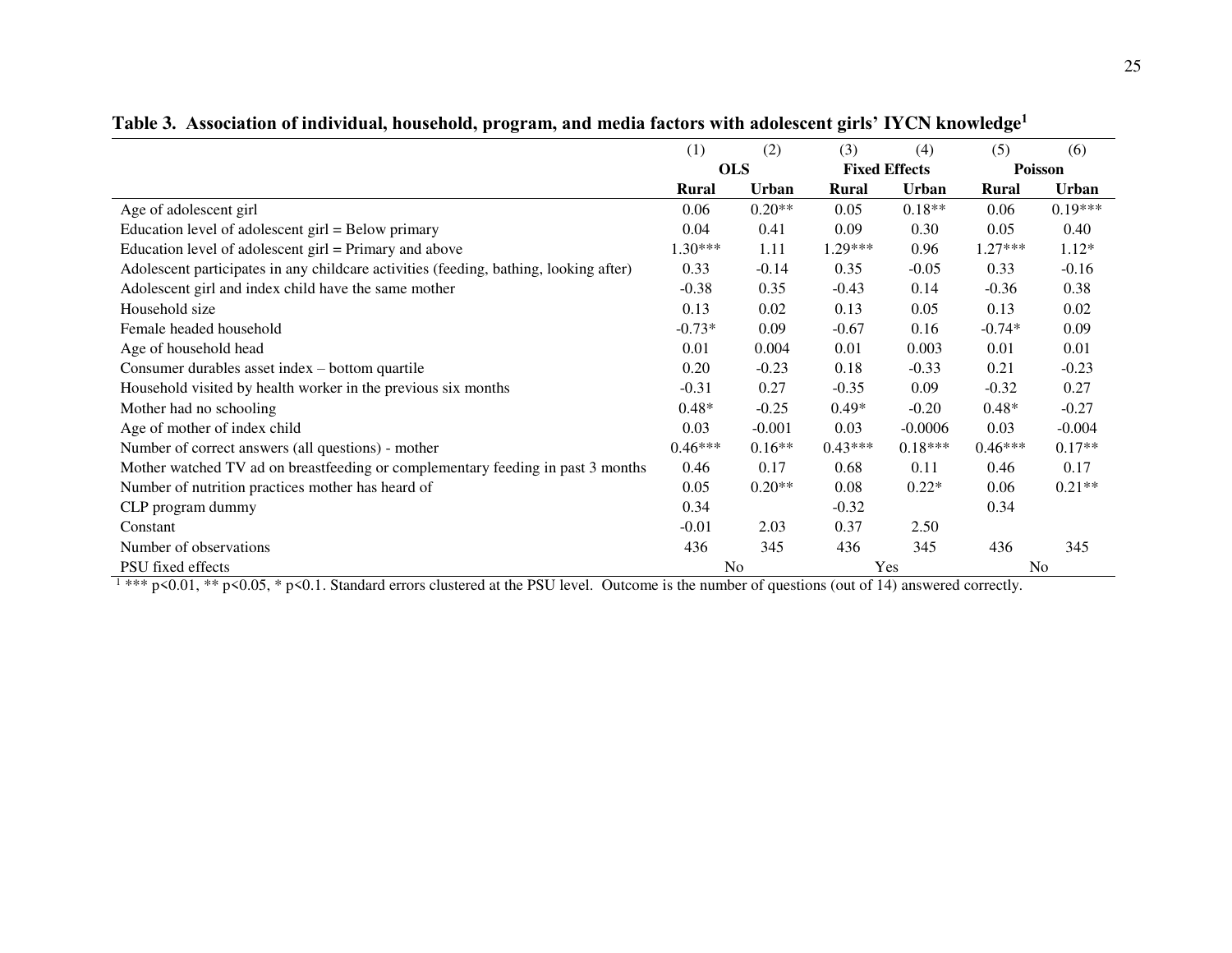|                                                                                                                         | (1)       | (2)                      | (3)       | (4)                      |
|-------------------------------------------------------------------------------------------------------------------------|-----------|--------------------------|-----------|--------------------------|
|                                                                                                                         |           | Full Sample <sup>2</sup> |           | Same Mother <sup>3</sup> |
|                                                                                                                         | Rural     | <b>Urban</b>             | Rural     | <b>Urban</b>             |
| Age of adolescent girl                                                                                                  | 0.05      | $0.19***$                | 0.11      | 0.16                     |
| Education level of adolescent girl = Below primary                                                                      | 0.05      | 0.39                     | 0.30      | 1.19                     |
| Education level of adolescent $girl = Primary$ and above                                                                | $1.27***$ | 1.07                     | $1.20***$ | 1.58**                   |
| Adolescent participates in any childcare activities (feeding, bathing, looking after)                                   | 0.32      | $-0.16$                  | 0.15      | 0.27                     |
| Adolescent girl and index child have same mother                                                                        | 0.41      | $-1.93$                  |           |                          |
| Household size                                                                                                          | 0.13      | 0.04                     | $0.20**$  | 0.17                     |
| Female headed household                                                                                                 | $-0.74*$  | 0.12                     | $-1.01$   | $-0.35$                  |
| Age of household head                                                                                                   | 0.01      | 0.004                    | $-0.01$   | 0.01                     |
| Consumer durables asset index – bottom quartile                                                                         | 0.21      | $-0.29$                  | 0.10      | $-0.50$                  |
| Household visited by health worker in the previous six months                                                           |           | 0.23                     | $-0.51*$  | 0.16                     |
| Mother had no schooling                                                                                                 | $0.48*$   | $-0.26$                  | 0.42      | $-0.35$                  |
| Age of mother of index child                                                                                            | 0.03      | 0.0002                   | 0.02      | $-0.02$                  |
| Number of correct answers (all questions) – mother of index child                                                       | $0.52***$ | 0.04                     | $0.44***$ | $0.31***$                |
| Adolescent girl and index child have same mother * number correct answers (all questions) – mother                      | $-0.09$   | $0.25*$                  |           |                          |
| Mother watched TV ad on breastfeeding or complementary feeding in past 3 months                                         | 0.47      | 0.20                     | 0.18      | $0.60*$                  |
| Number of nutrition practices mother has heard of                                                                       |           | $0.20**$                 | 0.12      | $0.23*$                  |
| CLP program dummy                                                                                                       |           |                          | 0.38      |                          |
| Number of observations                                                                                                  |           | 345                      | 319       | 173                      |
| $*$ *** p<0.01, ** p<0.05, * p<0.1. Standard errors clustered at the PSU level. Regressions are Poisson specifications. |           |                          |           |                          |

**Table 4. Association of individual, household, program, and media factors with adolescent girls' IYCN knowledge among full sample and among sample for which adolescent girl and index child have the same mother<sup>1</sup>**

 $2$  Full sample includes adolescent girls who are between 12 and 18 years of age, are unmarried, and have been a member of the household since 2008. <sup>3</sup> Sample contains adolescent girls who share the same mother as the index child.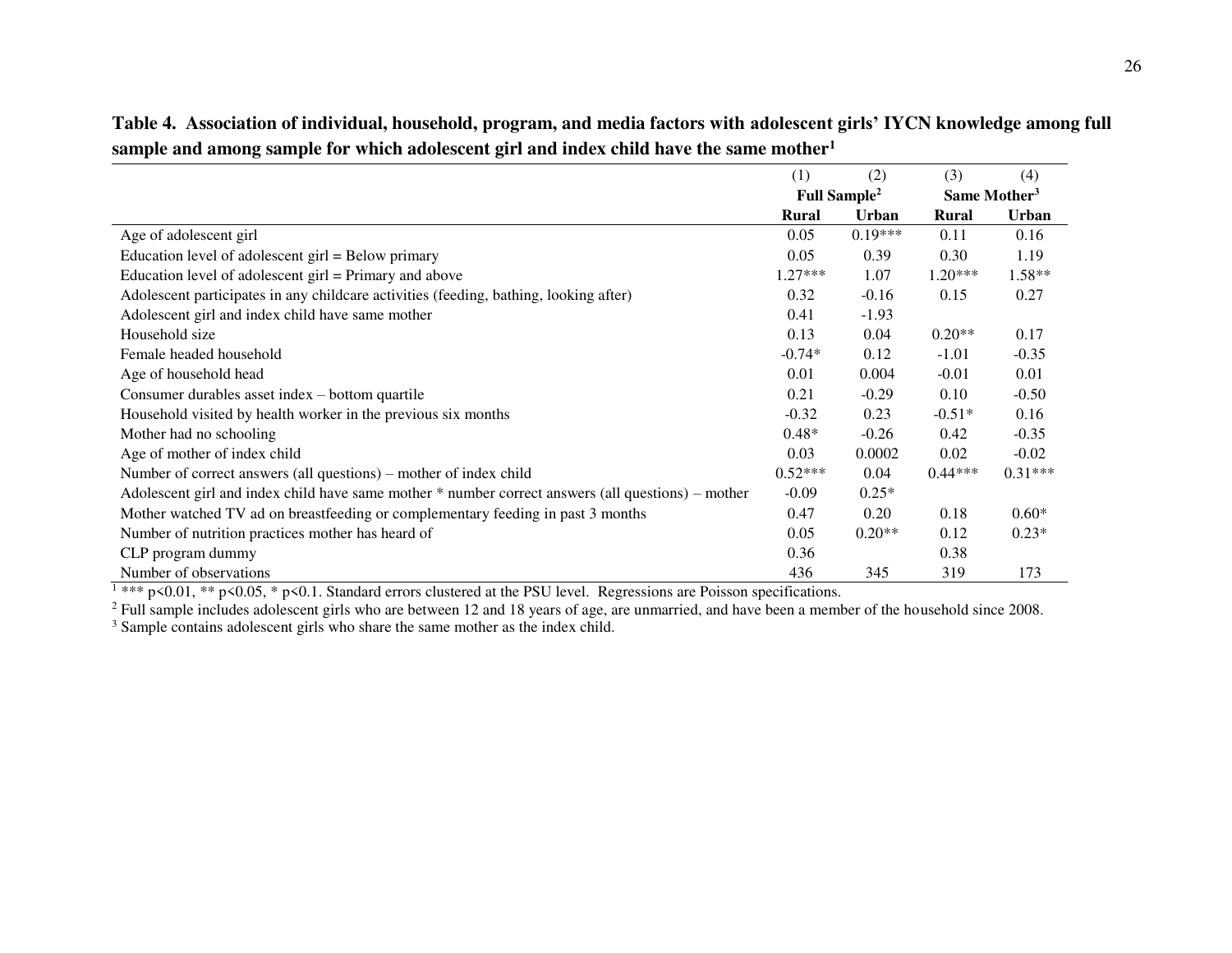# **Appendix: Answer Code for IYCN Knowledge Questions**

| <b>Question</b>                                                                          | <b>Responses</b>                                                                                                     | <b>Responses considered acceptable</b>                                                                     |  |  |  |  |  |
|------------------------------------------------------------------------------------------|----------------------------------------------------------------------------------------------------------------------|------------------------------------------------------------------------------------------------------------|--|--|--|--|--|
| <b>Breastfeeding</b><br>1.1                                                              |                                                                                                                      |                                                                                                            |  |  |  |  |  |
| How long after birth should a<br>baby start breastfeeding?                               | Some hours later but less than 24 hrs  3                                                                             | Immediately<br>Less than 1 hour after birth                                                                |  |  |  |  |  |
| What should a mother do with<br>the "first milk" or colostrum?                           | Throw it away and start breastfeeding when the real milk<br>Give it to her baby by breastfeeding soon after birth  2 | Give it to her baby by breastfeeding soon after birth                                                      |  |  |  |  |  |
| How often should a baby<br>breastfeed?                                                   |                                                                                                                      | Whenever baby wants                                                                                        |  |  |  |  |  |
| If a mother thinks her baby is<br>not getting enough breast milk,<br>what should she do? |                                                                                                                      | Breastfeed more often/more frequently<br>Mother needs to drink more water<br>Mother needs to eat more food |  |  |  |  |  |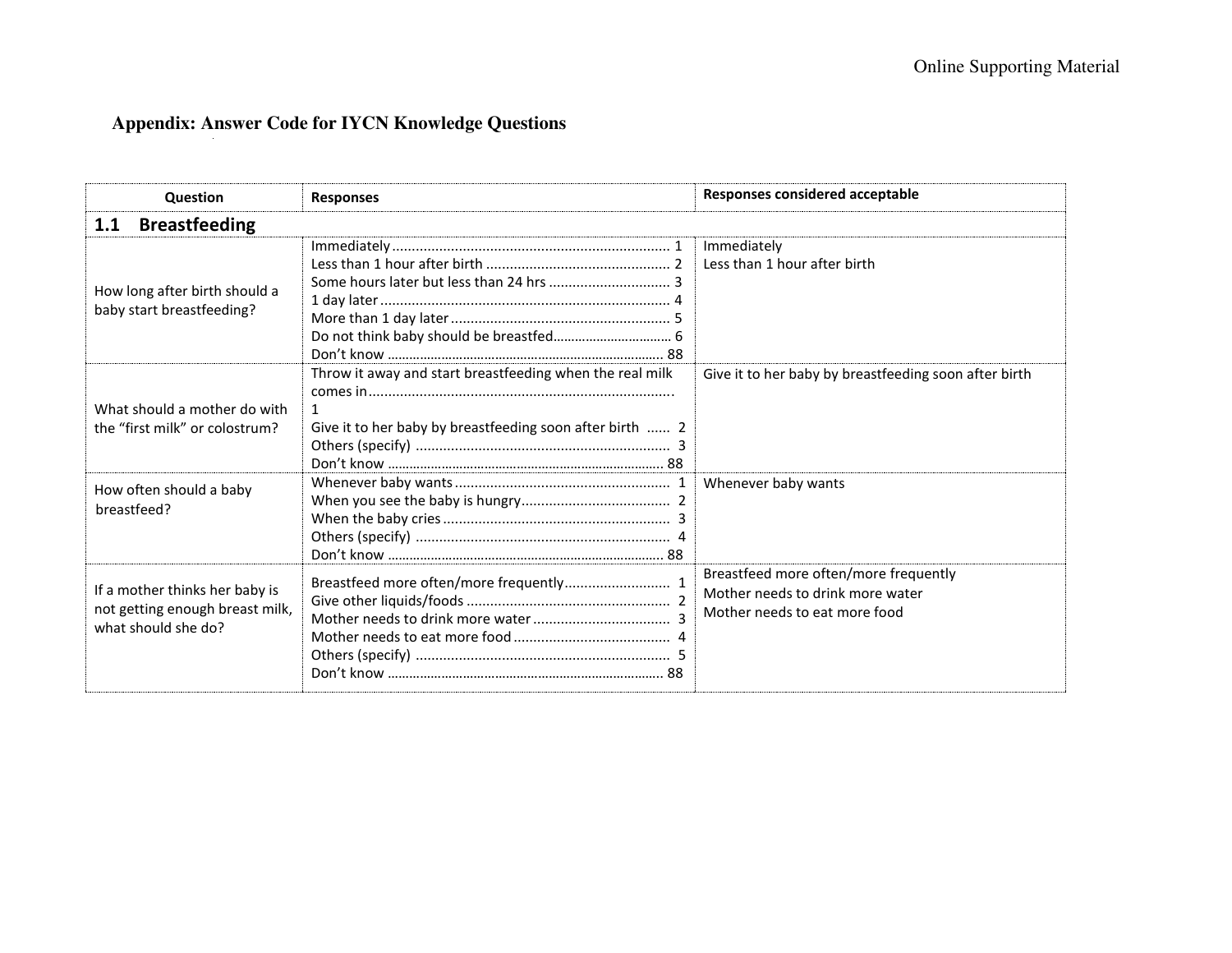| Question                                                                                                                              | <b>Responses</b>              | Responses considered acceptable                                                                                                          |  |  |  |  |  |
|---------------------------------------------------------------------------------------------------------------------------------------|-------------------------------|------------------------------------------------------------------------------------------------------------------------------------------|--|--|--|--|--|
| <b>Complementary Feeding</b><br>1.2                                                                                                   |                               |                                                                                                                                          |  |  |  |  |  |
| Do you think that infants under<br>6 months of age should be<br>given water if the weather is<br>very hot?                            |                               | <b>No</b>                                                                                                                                |  |  |  |  |  |
| At what age should a baby first<br>start to receive liquids<br>(including water) other than<br>breast milk?                           | Months                        | 6 months                                                                                                                                 |  |  |  |  |  |
| At what age should a baby first<br>start to receive foods in<br>addition to breast milk?                                              | Months                        | 6 months                                                                                                                                 |  |  |  |  |  |
|                                                                                                                                       | 1.3<br><b>Other questions</b> |                                                                                                                                          |  |  |  |  |  |
| Name one thing that can<br>happen to children if they do<br>not get enough iron (either in<br>their diet or via iron<br>supplements). |                               | <b>Impaired learning</b><br>Impaired development<br>Lower height<br>Weakened immune defense<br><b>Feel tired</b><br><b>Become anemic</b> |  |  |  |  |  |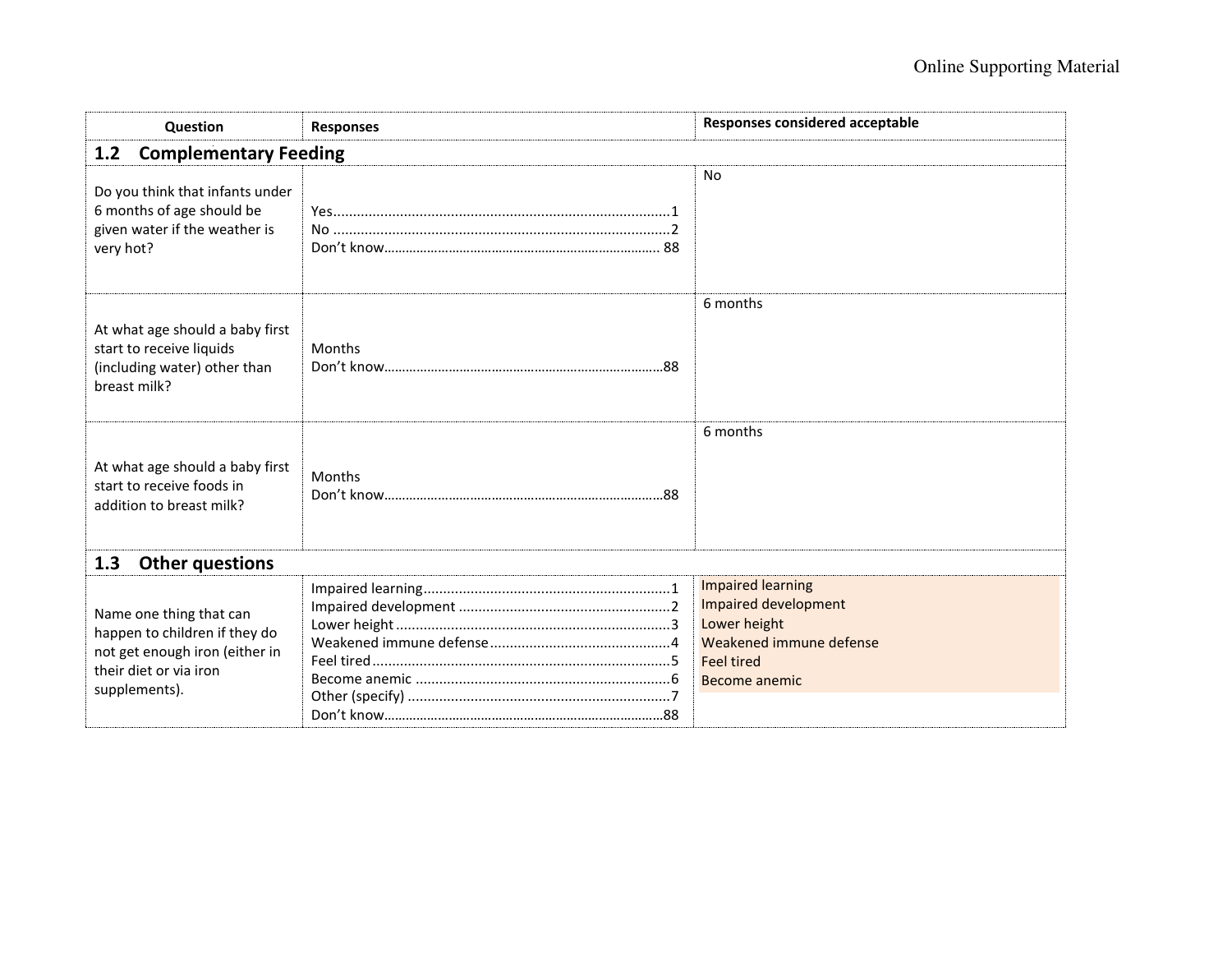| Question                                                                                                                                              | <b>Responses</b> | <b>Responses considered acceptable</b>                                                                                                                                                                          |
|-------------------------------------------------------------------------------------------------------------------------------------------------------|------------------|-----------------------------------------------------------------------------------------------------------------------------------------------------------------------------------------------------------------|
| What seasoning (food item) is<br>often fortified with iodine (a<br>nutrient important for brain<br>development)?                                      |                  | Salt                                                                                                                                                                                                            |
| For how many days do children<br>need an extra meal per day<br>after they have been sick?<br>(a meal in addition to the<br>ones they are fed usually) | Days             | 14 days                                                                                                                                                                                                         |
| What should you do when your<br>child has diarrhea?<br>(multiple answers possible)                                                                    |                  | 0-5.9 months:<br>Give ORS/home-prepared solution<br>Breastfeed more often<br>6-23.9 months:<br>Give ORS/home-prepared solution<br>Breastfeed more often<br>Feed more than usual<br>Give more liquids than usual |
| When should you wash your<br>hands?<br>(multiple answers possible)                                                                                    |                  | Before eating<br>After using the toilet<br>Before feeding the child<br>After cleaning a child who has defecated                                                                                                 |